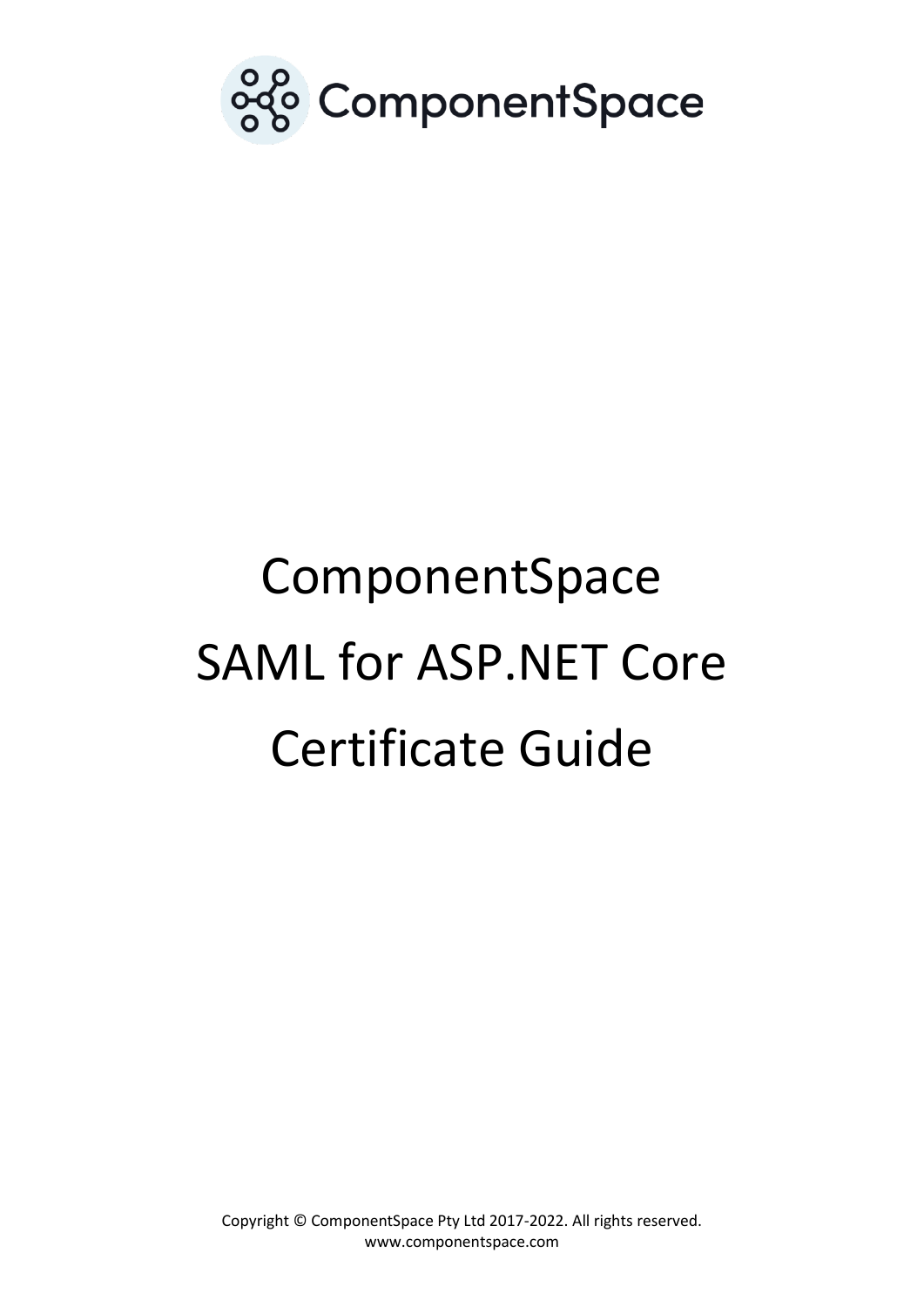# Contents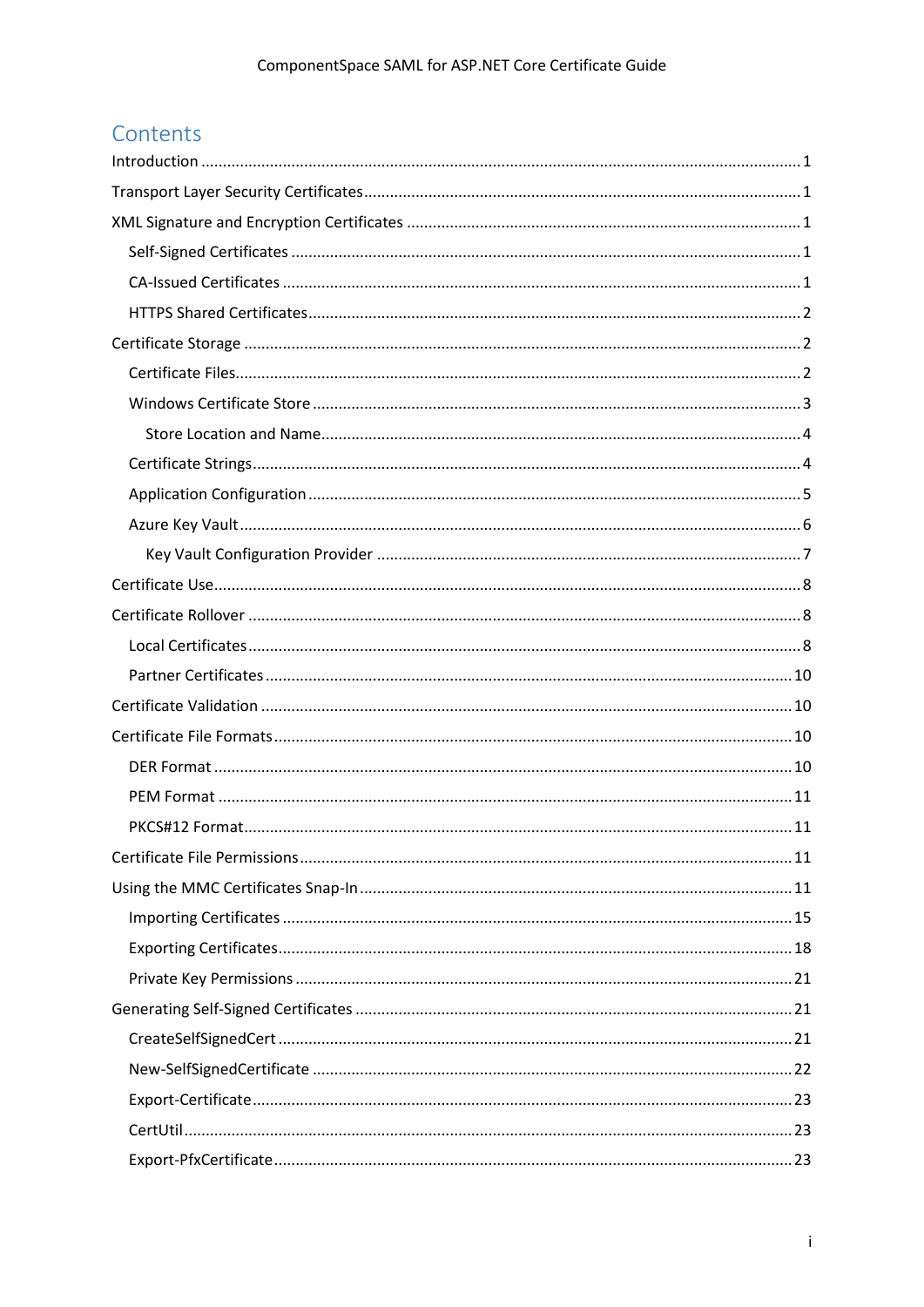## ComponentSpace SAML for ASP.NET Core Certificate Guide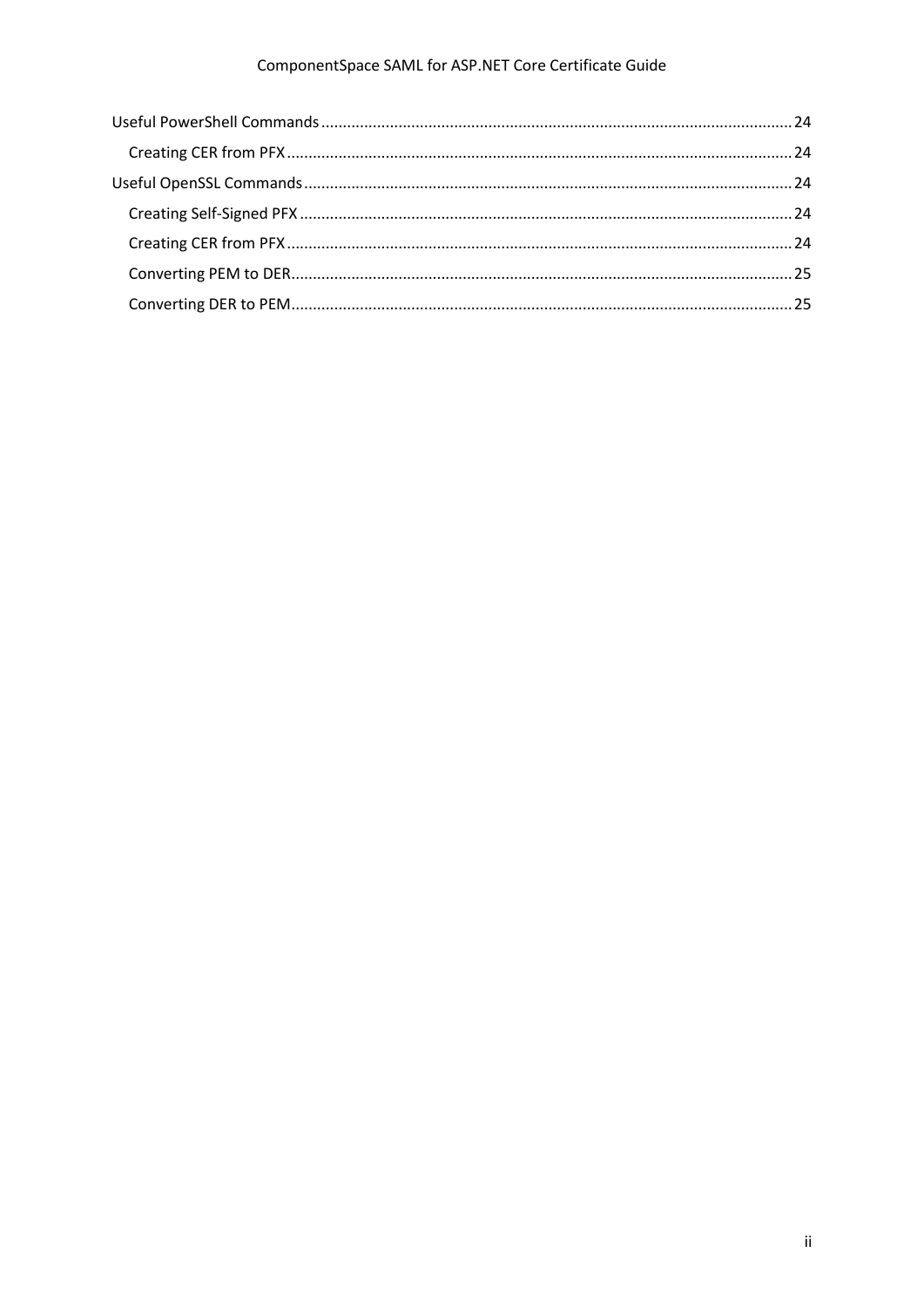## <span id="page-3-0"></span>Introduction

X.509 certificates are used to secure SAML SSO between the identity provider and service provider.

Refer to the SAML for ASP.NET Core Primer for an overview of the security considerations.

This guide describes the generation, management and configuration of X.509 certificates used to secure SAML SSO.

# <span id="page-3-1"></span>Transport Layer Security Certificates

The SAML specification recommends that all communications are over HTTPS.

As the majority of use cases see the SAML messages exchanged between the identity provider and service provider via the browser, it's important to ensure certificates for HTTPS are issued by a certificate authority (CA).

Certificates not issued by a CA (eg. self-signed certificates) will result in the browser presenting a warning message to the user.

# <span id="page-3-2"></span>XML Signature and Encryption Certificates

Certificates used for XML signature and/or XML encryption support may be:

- Self-signed
- CA-issued
- Shared with HTTPS

The best option will depend on the specific business requirements.

Potential advantages and disadvantages are outlined in the following sections.

## <span id="page-3-3"></span>Self-Signed Certificates

Self-signed certificates have the following advantages:

- No cost
- May be created as required
- May have longer expiry times than CA-issued certificates

They have the following disadvantages:

• Certificate chain cannot be validated as the certificate of the issuer is the same certificate

Although self-signed certificates cannot be validated, their use will be limited to a number of partner providers. A self-signed certificate securely received from a partner provider may be trusted as it's received from a known source.

## <span id="page-3-4"></span>CA-Issued Certificates

CA-issued certificates have the following advantages:

- Certificate chain can be validated
- Support for certificate revocation lists (CRLs)

They have the following disadvantages:

• Cost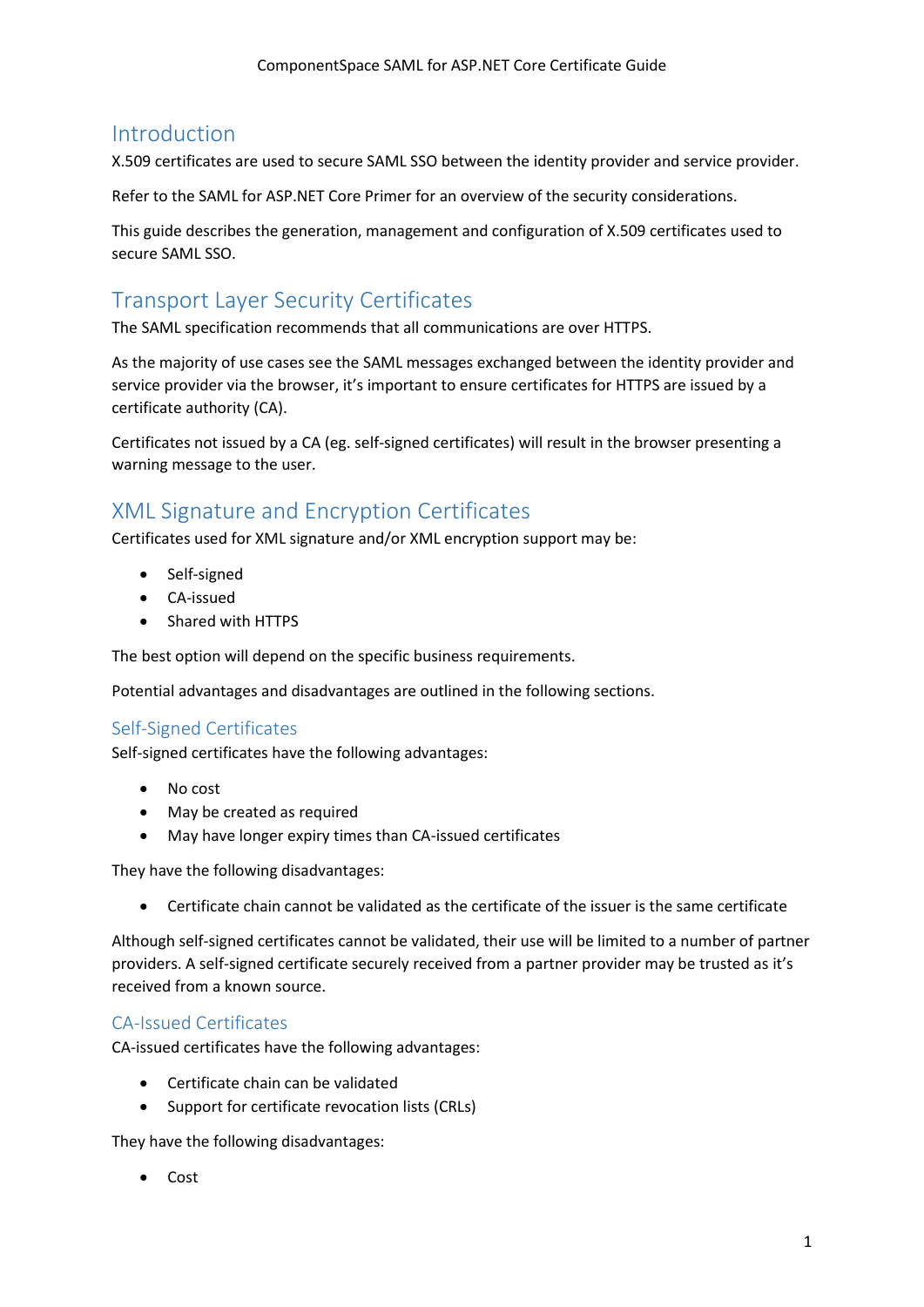• May be a delay in issuance

## <span id="page-4-0"></span>HTTPS Shared Certificates

CA-issued certificates for SAML HTTPS endpoints also may be used for XML signature and/or XML encryption.

Sharing certificates has the following advantages:

- All the advantages of CA-issued certificates
- More cost effective

Sharing has the following disadvantages:

- All the disadvantages of CA-issued certificates
- If the certificate is compromised, security is compromised at both the transport and application layer

## <span id="page-4-1"></span>Certificate Storage

SAML configuration supports certificates stored in:

- Certificate file
- Windows certificate store
- Certificate string
- Application configuration
- Azure key vault

The best option will depend on the specific business requirements.

## <span id="page-4-2"></span>Certificate Files

Certificates may be stored on the file system as base-64 encoded or DER encoded .CER files.

A certificate and its associated private key may be stored on the file system as a .PFX file.

These are the certificate file formats supported by Windows and the .NET framework.

A local provider certificate stored on the file system may be specified in the SAML configuration.

```
"LocalCertificates": [
 {
    "FileName": "certificates/idp.pfx",
    "Password": "password"
  }
\overline{\phantom{a}}
```
A local provider certificate file always will be a .PFX as it must include the private key. The password protects the .PFX file.

A partner provider certificate stored on the file system may be specified in the SAML configuration.

```
"PartnerCertificates": [
 {
```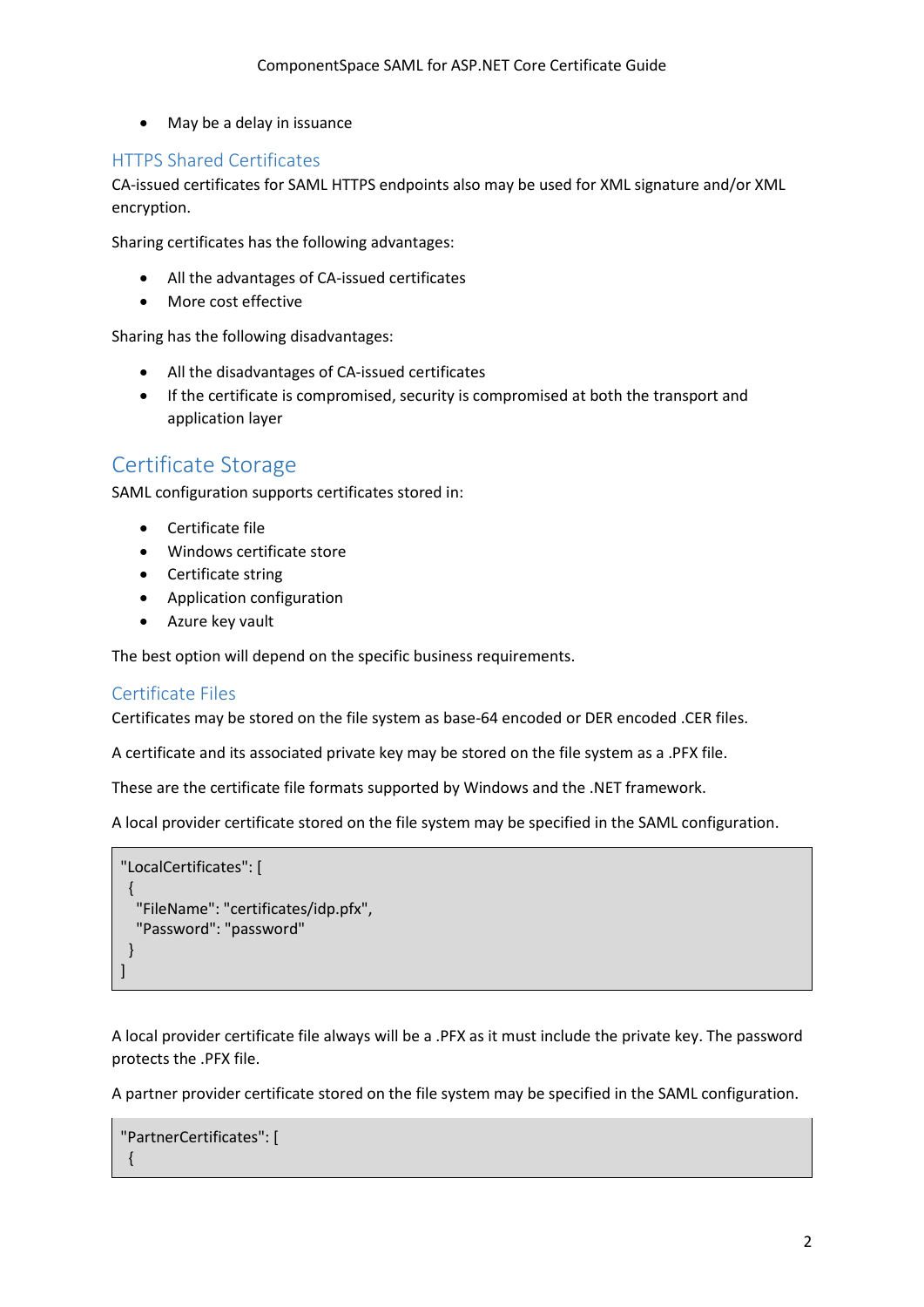```
 "FileName": "certificates/sp.cer"
 }
]
```
A partner provider certificate file always will be a .CER as it contains the public key only. A password is not required to protect the .CER file.

## <span id="page-5-0"></span>Windows Certificate Store

Certificates and their associated private keys, if any, may be stored in the Windows certificate store.

A local provider certificate stored in the Windows certificate store may be specified in the SAML configuration. The certificate must include a private key.

Refer to the Private Key Permissions section to ensure the application process has read permission for the private key.

The certificate may be identified by its serial number.

```
"LocalCertificates": [
  {
   "SerialNumber": "74f0ebfe22358db8433138f9558c9af9"
  }
]
```
Alternatively, the certificate may be identified by its thumbprint.

```
"LocalCertificates": [
 {
   "Thumbprint": "a6a4ae4e0b378ec73678e5812690af50e3ec3769"
  }
\mathbf{I}
```
Or the certificate may be identified by its subject name.

```
"LocalCertificates": [
  {
   "SubjectName": "www.idp.com"
  }
]
```
Similarly, a partner provider certificate stored in the Windows certificate store may be specified in the SAML configuration. The certificate will not include a private key.

The certificate may be identified by its serial number, thumbprint or subject name.

```
"PartnerCertificates": [
 {
```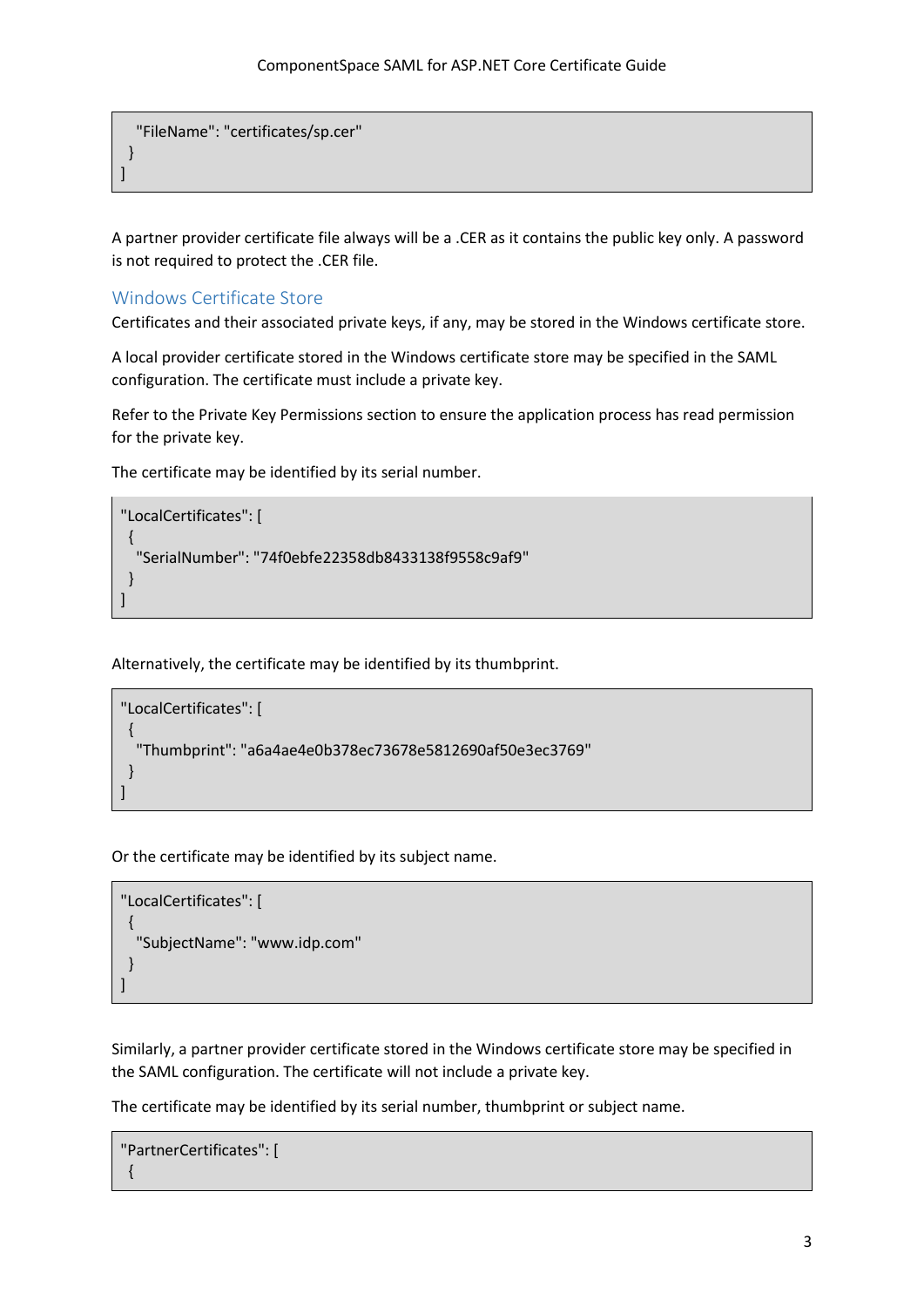```
 "SerialNumber": " 0867a17dc9efeabe4ccbf7e7adb7c37a"
 }
]
```
#### <span id="page-6-0"></span>Store Location and Name

By default, certificates are expected to be stored in the local machine's personal certificate store.

In a hosted environment, instead of the local machine's store, the current user store may be used.

```
"LocalCertificates": [
  {
   "StoreLocation: "CurrentUser"
   "SerialNumber": "74f0ebfe22358db8433138f9558c9af9"
  }
\mathbf{I}
```
Generally, it's recommended that certificates are stored in the personal certificate store. However, it is possible to reference certificates stored elsewhere.

```
"LocalCertificates": [
 {
   "StoreName: "WebHosting"
   "SerialNumber": "74f0ebfe22358db8433138f9558c9af9"
  }
\mathbf{I}
```
## <span id="page-6-1"></span>Certificate Strings

Certificates may be specified as base-64 encoded strings.

This facilitates storing certificates in a database and setting SAML configuration programmatically.

A local provider certificate string may be specified in the SAML configuration.

```
"LocalCertificates": [
 {
   "String": "MIIC/jCCAeagAwIBAgIQ…",
   "Password": "password"
  }
]
```
A local provider certificate string is the base-64 encoded bytes making up the certificate and its private key. The password protects the certificate string.

PowerShell may be used to convert a PFX certificate file to a base-64 string.

For example: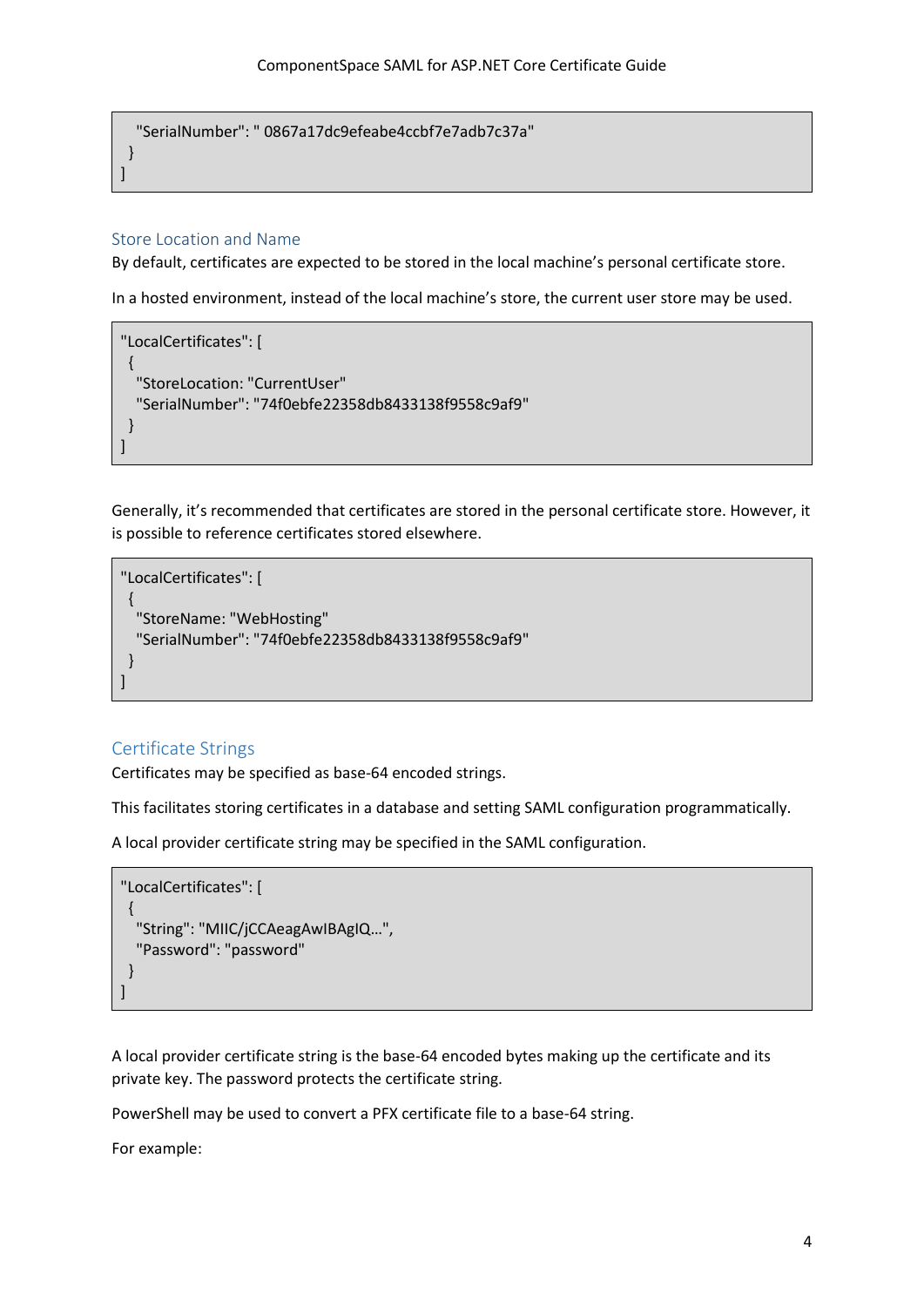\$bytes = [System.IO.File]::ReadAllBytes("idp.pfx") [System.Convert]::ToBase64String(\$bytes)

Alternatively, the Microsoft utility, CertUtil, may be used to convert a PFX certificate file to base-64.

For example:

Certutil.exe -encode c:\certs\idp.pfx c:\certs\b64-idp.pfx

A partner provider certificate string may be specified in the SAML configuration.

```
"PartnerCertificates": [
  {
   "String": "MIIDATCCAemgAwIBAgIQ…"
  }
]
```
A partner provider certificate string contains the public key only. A password is not required to protect the certificate string.

The Microsoft utility, CertUtil, may be used to convert DER-encoded certificate files to base-64.

For example:

```
Certutil.exe -encode c:\certs\idp.cer c:\certs\b64-idp.cer
```
## <span id="page-7-0"></span>Application Configuration

Certificates may be stored as part of the application's configuration.

These certificates are accessed through Microsoft's IConfiguration interface and identified by configuration keys.

An optional password may be specified if required.

The method for setting this configuration is left to the application. However, one use is to access certificates stored in an Azure key vault. Refer to the Azure Key Vault section for more information.

The configuration value is the certificate, and optionally its private key, encoded as a base-64 string.

The Certificate Strings section describes how to convert certificates and private keys into base-64 encoded strings.

```
"LocalCertificates": [
  {
   "Key": "IdP"
   "Password": "password"
  }
\mathbf{I}
```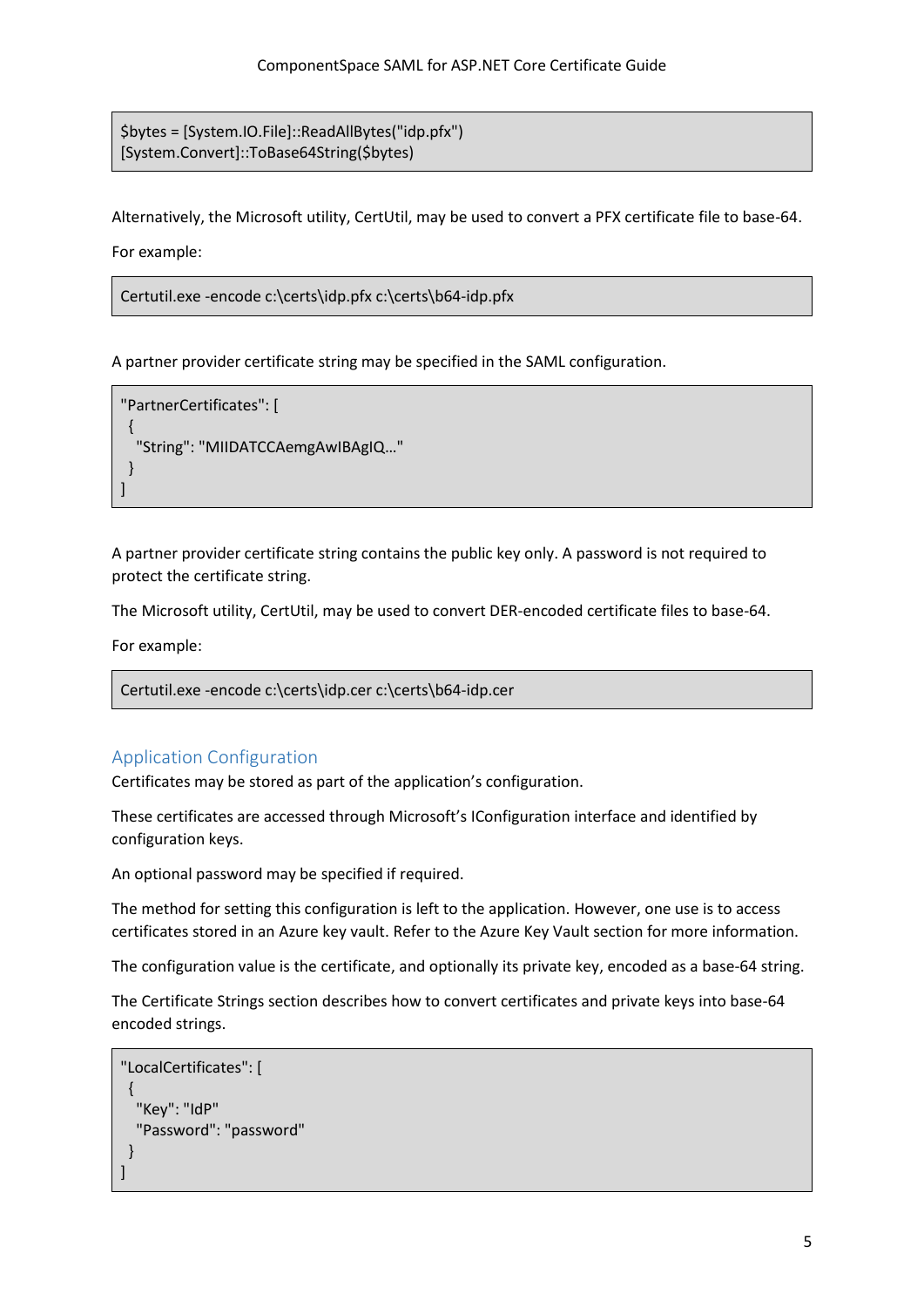## <span id="page-8-0"></span>Azure Key Vault

Certificates may be stored in an Azure key vault.

For general information on the Azure key vault, refer to:

<https://docs.microsoft.com/en-us/azure/key-vault/>

Note that only certificates with private keys may be stored in the key vault.

Also note that applications do not have to be deployed to Azure to take advantage of an Azure key vault.

The Azure configuration steps are:

- Register in Azure Active Directory the application that will access the key vault, including a password.
- Create the key vault and import or generate certificates.
- Set the key vault access policies to permit the registered application to get and list the keys, secrets and certificates.

The following screenshot shows two certificates, named IdP and SP, that have been added to the key vault.

| Home > ComponentSpace - Certificates          |                                      |                                                                                                                               |               |                        |          |
|-----------------------------------------------|--------------------------------------|-------------------------------------------------------------------------------------------------------------------------------|---------------|------------------------|----------|
| ComponentSpace - Certificates<br>Key vault    |                                      |                                                                                                                               |               |                        | $\times$ |
| Search (Ctrl+/)<br>$\ll$<br>Q                 |                                      | Generate/Import $\bigcirc$ Refresh $\bar{\wedge}$ Restore Backup $\Box$ Certificate Contacts $\vdots$ Certificate Authorities |               |                        |          |
| Overview<br>Y)                                | <b>NAME</b>                          | <b>THUMBPRINT</b>                                                                                                             | <b>STATUS</b> | <b>EXPIRATION DATE</b> |          |
| Activity log                                  | COMPLETED                            |                                                                                                                               |               |                        |          |
| Access control (IAM)<br>$\mathbf{a}$          | IdP                                  | A6A4AE4E0B378EC73678E √ Enabled                                                                                               |               | 1/1/2050               |          |
| Tags                                          | SP                                   | 427A3D5B39DF593B1D44B √ Enabled                                                                                               |               | 1/1/2050               |          |
| $\mathsf{\times}$ Diagnose and solve problems |                                      |                                                                                                                               |               |                        |          |
|                                               | IN PROGRESS, FAILED OR CANCELLED     |                                                                                                                               |               |                        |          |
| <b>SETTINGS</b>                               | There are no certificates available. |                                                                                                                               |               |                        |          |
| Keys                                          |                                      |                                                                                                                               |               |                        |          |
| FA.<br>Secrets                                |                                      |                                                                                                                               |               |                        |          |
| Certificates                                  |                                      |                                                                                                                               |               |                        |          |

The Name specified in the key vault is used as the SAML certificate configuration key.

#### A password is not required.

```
"LocalCertificates": [
  {
    "Key": "IdP"
  }
\mathbf{I}
```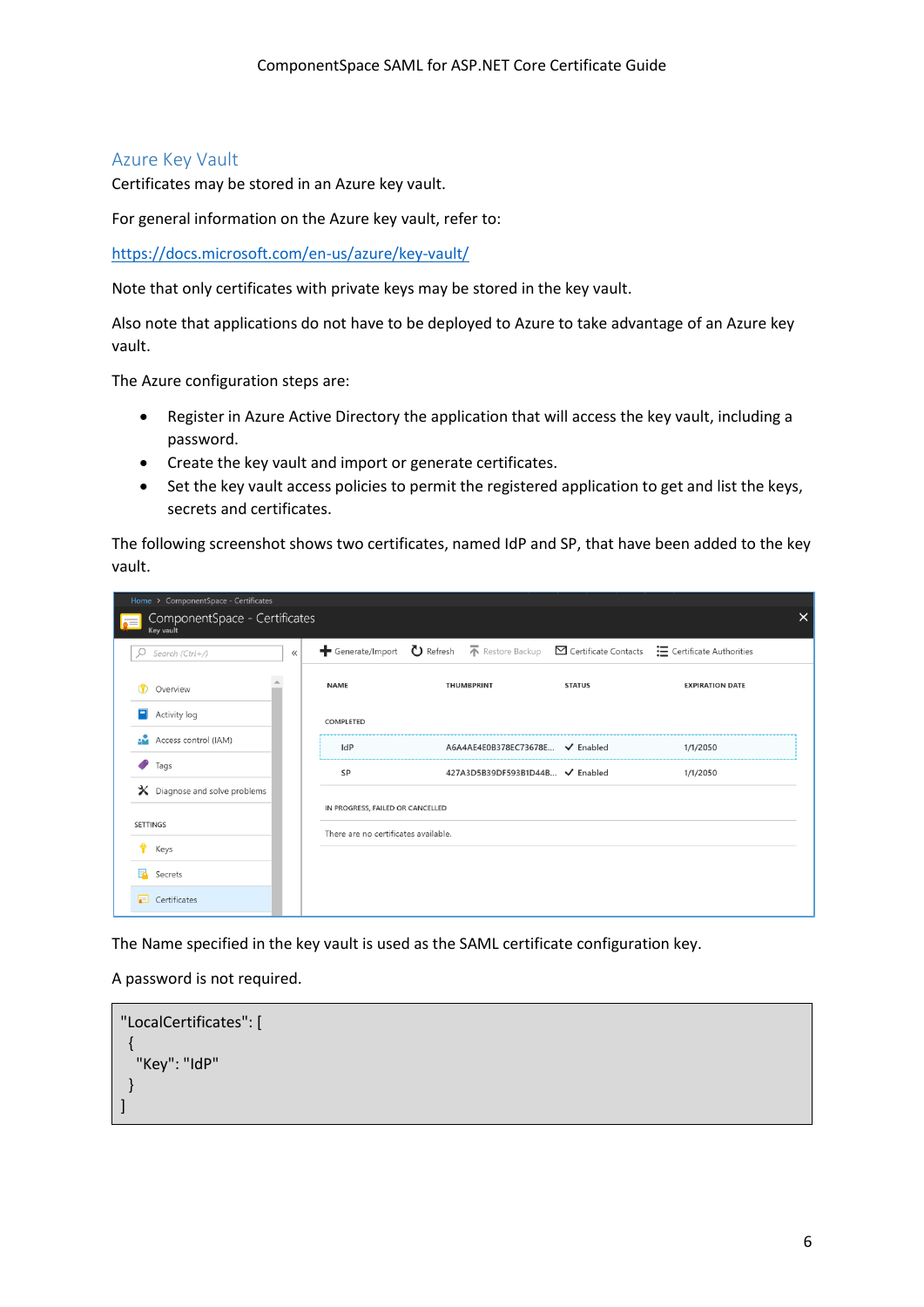## <span id="page-9-0"></span>Key Vault Configuration Provider

The application is responsible for establishing a connection to the key vault.

<https://docs.microsoft.com/en-us/aspnet/core/security/key-vault-configuration?tabs=aspnetcore2x>

Configuration information used to access the key vault may be stored in appsettings.json.

The ClientId and ClientSecret correspond to the application ID and password generated at the time the application was registered in Azure Active Directory.

```
"KeyVault": {
  "Vault": "ComponentSpace",
  "ClientId": "60e201d2-e713-4551-b792-339b81fdae07",
  "ClientSecret": "Wn7mlKqhQcpIyDkZIu2+WlO8F8IIMFRXGHx94CYPZUo="
},
```
The following example code retrieves the key vault settings from appsettings.json and calls AddAzureKeyVault to add a configuration provider that reads values, including certificates, from the key vault.

```
public static IWebHost BuildWebHost(string[] args) =>
   WebHost.CreateDefaultBuilder(args)
     .ConfigureLogging((hostingContext, logging) =>
     {
       logging.AddConfiguration(hostingContext.Configuration.GetSection("Logging"));
       logging.AddConsole();
       logging.AddDebug();
       logging.AddSerilog(new LoggerConfiguration()
          .MinimumLevel.Debug()
          .WriteTo.RollingFile("Logs/saml-{Date}.log")
          .Filter.ByIncludingOnly(Matching.FromSource("ComponentSpace.Saml2"))
          .CreateLogger());
     })
     .ConfigureAppConfiguration((hostingContext, config) =>
     {
       config.SetBasePath(Directory.GetCurrentDirectory())
          .AddJsonFile("appsettings.json", optional: false)
          .AddEnvironmentVariables();
      var builtConfig = config.Build();
       config.AddAzureKeyVault(
          $"https://{builtConfig["KeyVault:Vault"]}.vault.azure.net/",
          builtConfig["KeyVault:ClientId"],
          builtConfig["KeyVault:ClientSecret"]);
     })
     .UseStartup<Startup>()
     .Build();
```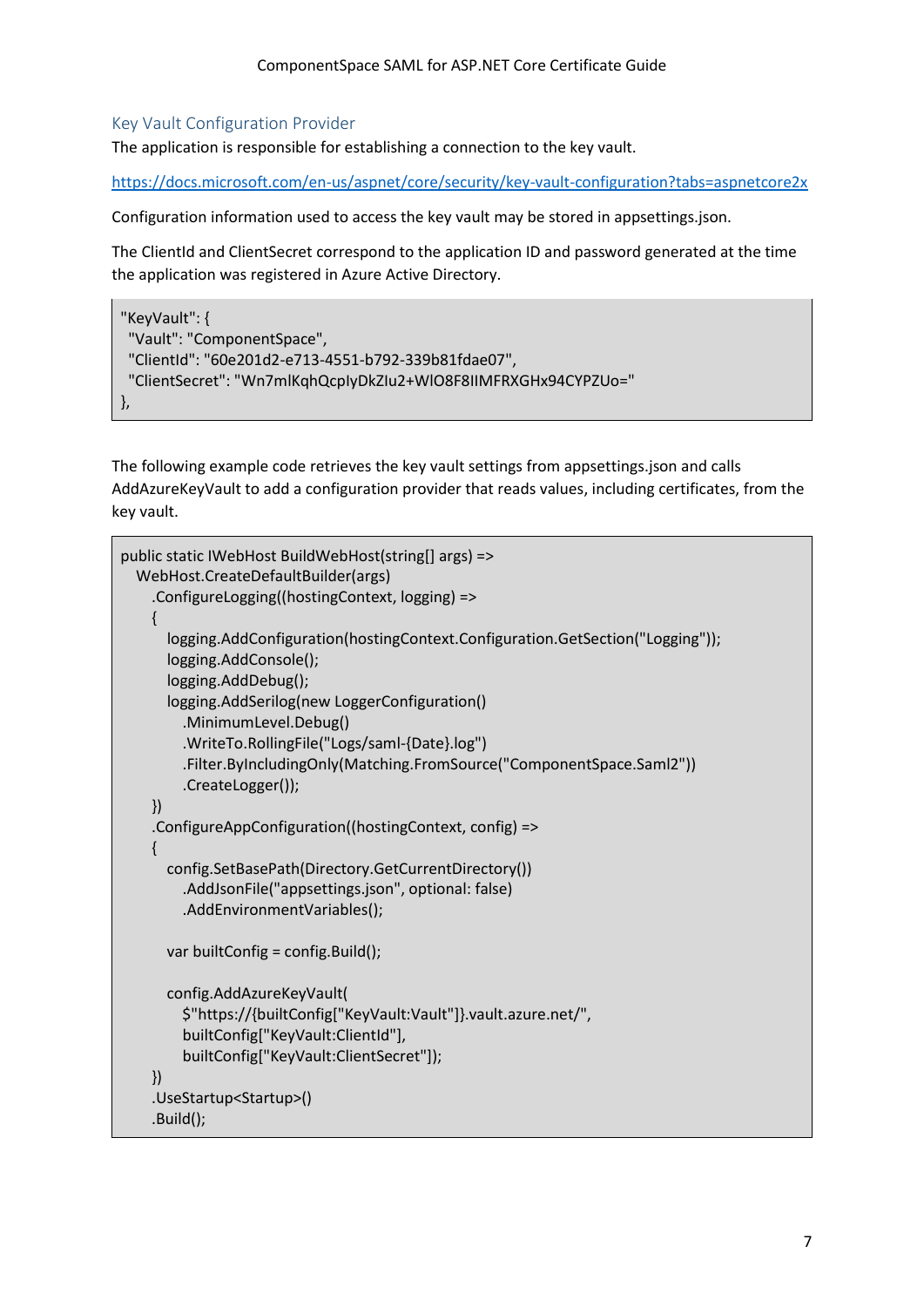# <span id="page-10-0"></span>Certificate Use

By default, any certificate specified is assumed to be available for signature support and encryption support.

However, it is possible to limit the use of a certificate to only signature support or encryption support.

For example, the first certificate is used for signature generation. The second certificate is used for decryption.

```
"LocalCertificates": [
  {
   "Use: "Signature"
   "SubjectName": "signature-www.sp.com"
  },
  {
   "Use: "Encryption"
   "SubjectName": "encryption-www.sp.com"
  }
]
```
# <span id="page-10-1"></span>Certificate Rollover

Certificate rollover refers to replacing a certificate that's about to expire or that potentially has been compromised.

## <span id="page-10-2"></span>Local Certificates

If a local certificate is to be rolled over, this may be done simultaneously for all partner providers, but this may present problems coordinating with each of the partner providers.

Instead, a new certificate may be introduced in a phased roll out. To achieve this, a local certificate can be specified as part of the partner provider configuration. This local certificate overrides any local certificate specified for the local provider.

In the following example, a local certificate is specified for the local identity provider.

This will be used to sign SAML responses or assertions sent to partner services providers, unless overridden by the partner service provider configuration.

The first partner service provider specifies idp1.pfx as the local certificate. This will be used to sign SAML responses or assertions sent to this partner service provider.

The second partner service provider specifies idp2.pfx as the local certificate. This will be used to sign SAML responses or assertions sent to this partner service provider.

The third service provider doesn't specify a local certificate. Therefore, idp.pfx, which is specified in the local identity provider configuration, will be used to sign SAML responses or assertions sent to this partner service provider.

"LocalIdentityProviderConfiguration": { "Name": "http://ExampleIdentityProvider",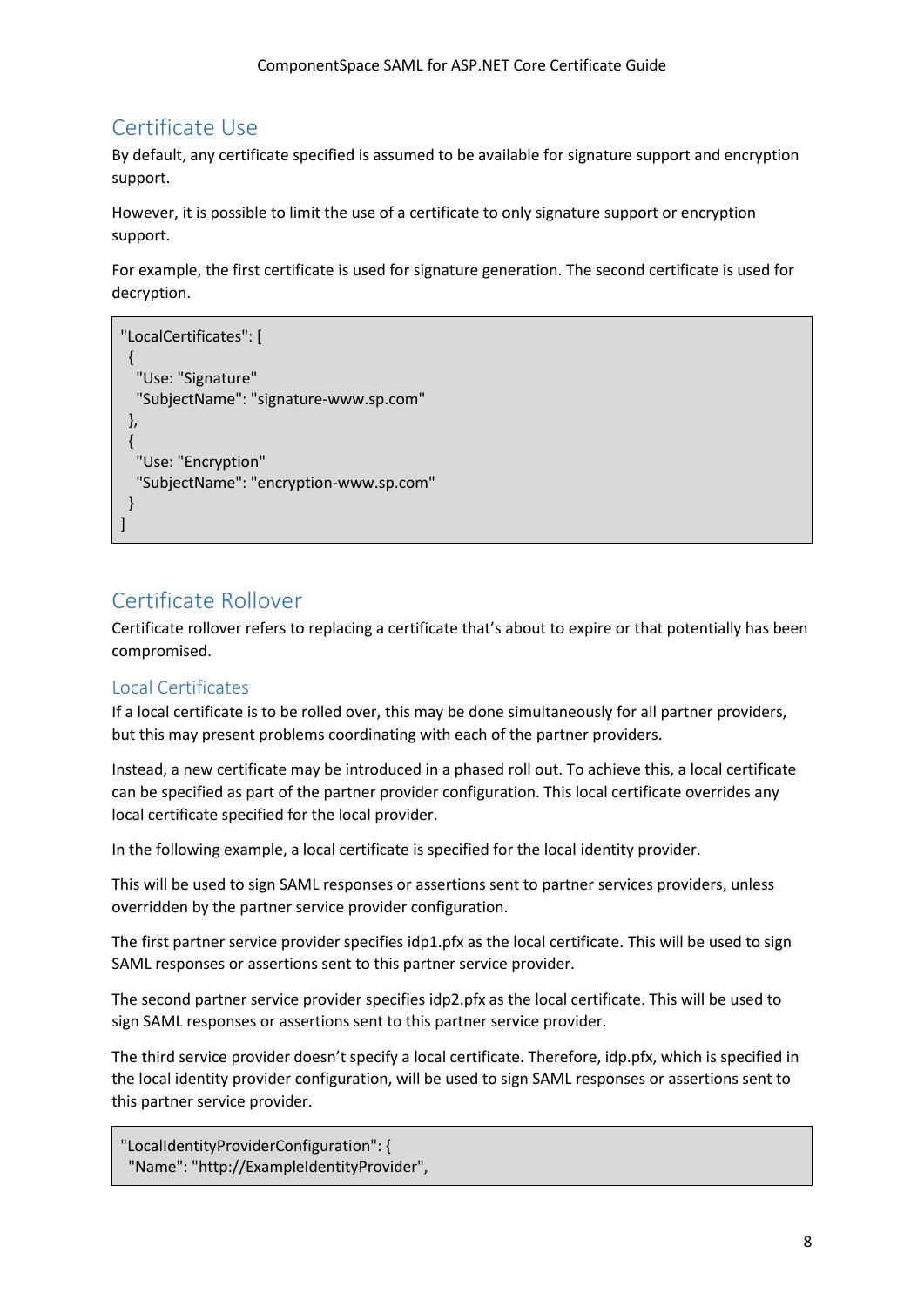```
 "LocalCertificates": [
   {
    "FileName": "certificates/idp.pfx",
    "Password": "password"
   }
 ]
},
"PartnerServiceProviderConfigurations": [
 {
   "Name": "http://ExampleServiceProvider1",
   "LocalCertificates": [
   \{ "FileName": "certificates/idp1.pfx",
      "Password": "password"
    }
   ],
   "PartnerCertificates": [
    {
      "FileName": "certificates/sp1.cer"
    }
   ]
  },
  {
   "Name": "http://ExampleServiceProvider2",
   "LocalCertificates": [
   \left\{ \right. "FileName": "certificates/idp2.pfx",
      "Password": "password"
    }
   ],
   "PartnerCertificates": [
    {
      "FileName": "certificates/sp2.cer"
    }
   ]
  },
  {
   "Name": "http://ExampleServiceProvider"3,
   "PartnerCertificates": [
    {
      "FileName": "certificates/sp3.cer"
    }
   ]
  }
]
```
To support phased rollout of a new certificate, it could be specified as the local certificate for the local provider and the old certificate is specified as the local certificate for each partner provider. As partner providers are ready to switch to the new certificate, the local certificate specifications for these partner providers are removed so that the new certificate is then used.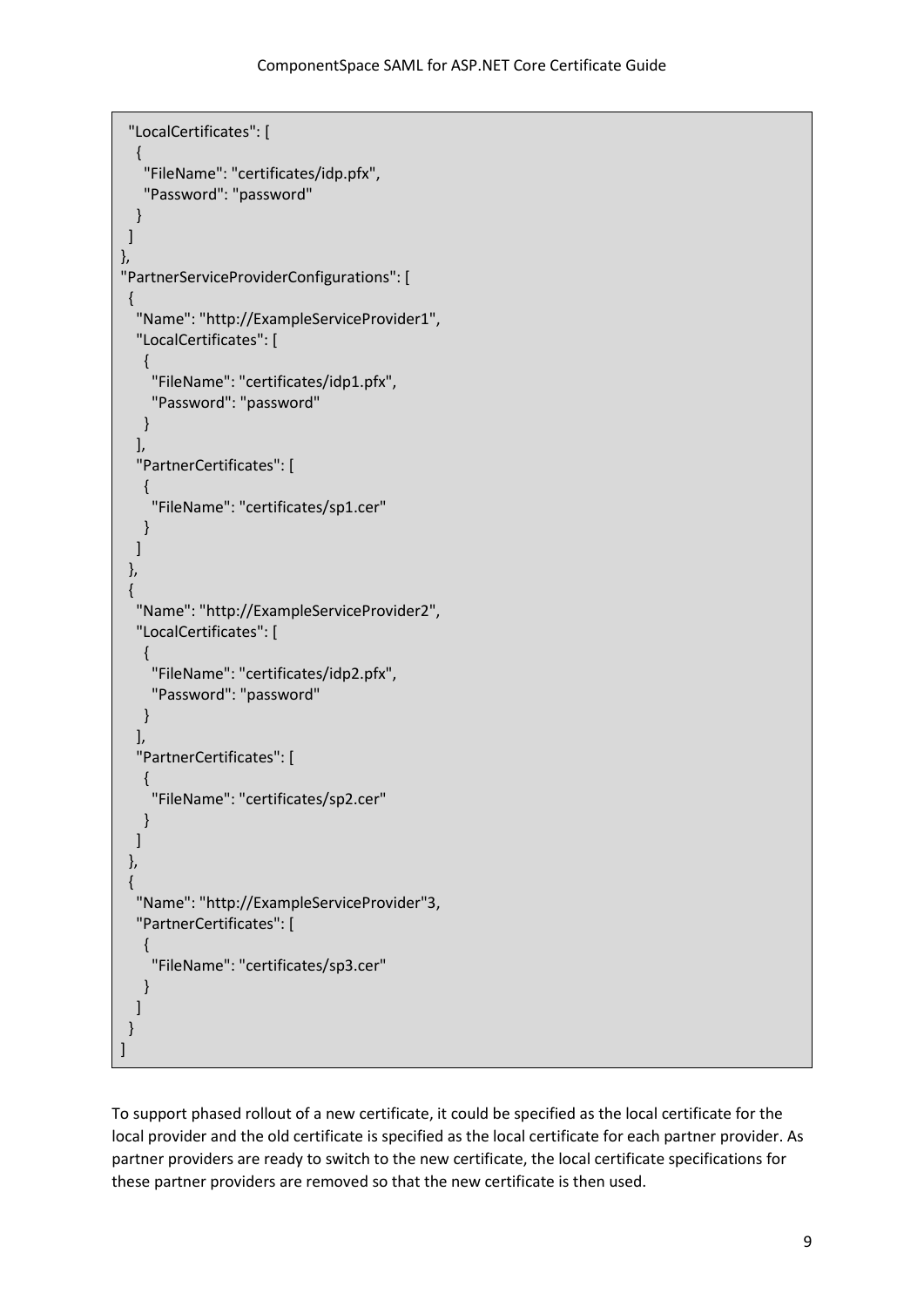## <span id="page-12-0"></span>Partner Certificates

If a partner provider certificate is being rolled over, this may present problems coordinating with the partner provider.

To avoid any issues, both the old and new partner provider certificate may be specified.

In the following example, both the old and new certificates are specified for the partner provider.

If a signed SAML message is received from the partner provider, the first certificate is used to attempt to verify the signature. If that fails, the second certificate is used.

```
"PartnerServiceProviderConfigurations": [
 {
   "Name": "http://ExampleServiceProvider1",
   "PartnerCertificates": [
    \left\{ \right. "FileName": "certificates/sp-old.cer"
     },
\left\{ \begin{array}{c} \end{array} \right\} "FileName": "certificates/sp-new.cer"
     }
   ]
  }
\mathbf{1}
```
Once successful rollover of the partner provider's certificate has been confirmed, the configuration should be updated to remove the old certificate.

## <span id="page-12-1"></span>Certificate Validation

By default, the SAML for ASP.NET Core component performs basic validation of certificates including ensuring they haven't expired. Additional checks may be enabled through the CertificateValidationOptions. Refer to the Developer Guide for more information.

Validation of certificate chains including checking CRLs can be a relatively expensive operation, especially if it requires off-server communications to retrieve CRLs.

Therefore, consideration must be given to the performance impact associated with certificate validation during SSO.

If further and potentially more expensive validation is required, it should be considered a separate operation that's performed on a regular basis (e.g. nightly). A revoked certificate would require reissuance of the certificate and coordination with partner providers using the certificate.

## <span id="page-12-2"></span>Certificate File Formats

Windows and the .NET framework support several certificate file formats.

## <span id="page-12-3"></span>DER Format

The Distinguished Encoding Rules (DER) format stores X.509 certificates as binary.

Standard file extensions are .cer, .crt and, less commonly on Windows, .der.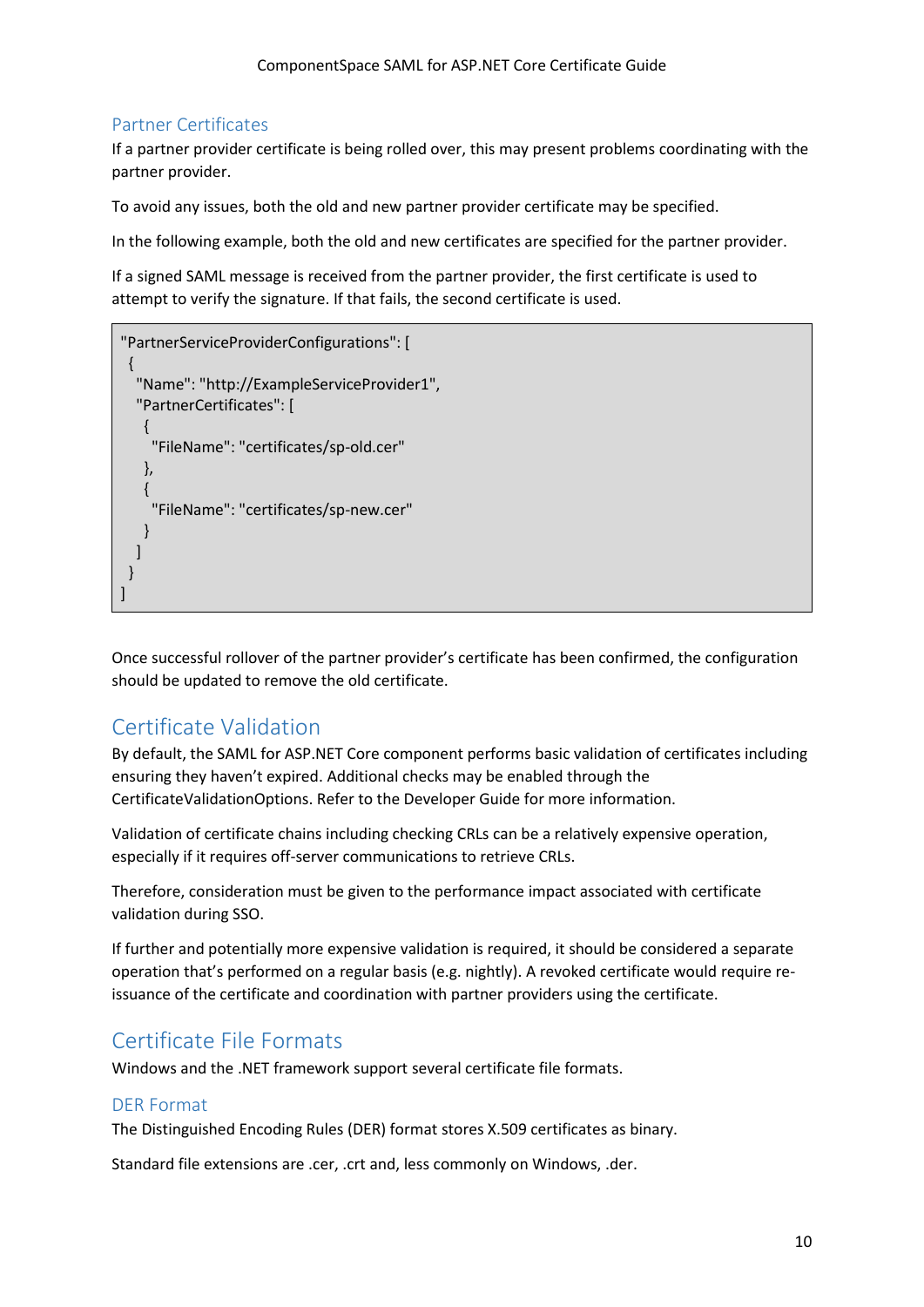## <span id="page-13-0"></span>PEM Format

The Privacy-enhanced Electronic Email (PEM) format stores X.509 certificates as base-64 encoded strings.

The certificate string is wrapped by "-----BEGIN CERTIFICATE-----" and "-----END CERTIFICATE-----" although these are optional on Windows.

Standard file extensions are .cer, .crt and, less commonly on Windows, .pem.

## <span id="page-13-1"></span>PKCS#12 Format

Public-Key Cryptography Standards (PKCS) #12 stores X.509 certificates and associated private keys as binary.

Normally the content is protected by a password.

Standard file extensions are .pfx and, less commonly on Windows, .p12.

## <span id="page-13-2"></span>Certificate File Permissions

The account under which the application is running must have read permission to the certificate file.

For a .PFX file, the account also must have read permission to the location where the private key is stored.

Private keys are stored in containers on the file system. Typically, the location of the private key container is:

C:\ProgramData\Microsoft\Crypto\RSA\MachineKeys

If required, the FindPrivateKey.exe Windows SDK utility may be run to locate the private key container.

<http://msdn.microsoft.com/en-us/library/aa717039.aspx>

The application account must have permission to create a file in the private key container folder.

## <span id="page-13-3"></span>Using the MMC Certificates Snap-In

The Microsoft Management Console (MMC) Certificates snap-in may be used to manage the Windows certificate store.

| <i>⊟</i> ⁄ Run |                                                                                                         |              |
|----------------|---------------------------------------------------------------------------------------------------------|--------------|
|                | Type the name of a program, folder, document or<br>Internet resource, and Windows will open it for you. |              |
| $Q$ pen:       | mmc                                                                                                     | $\checkmark$ |
|                |                                                                                                         |              |
|                | Cancel<br>OK<br>Browse                                                                                  |              |

From the main menu, select File > Add/Remove Snap-in.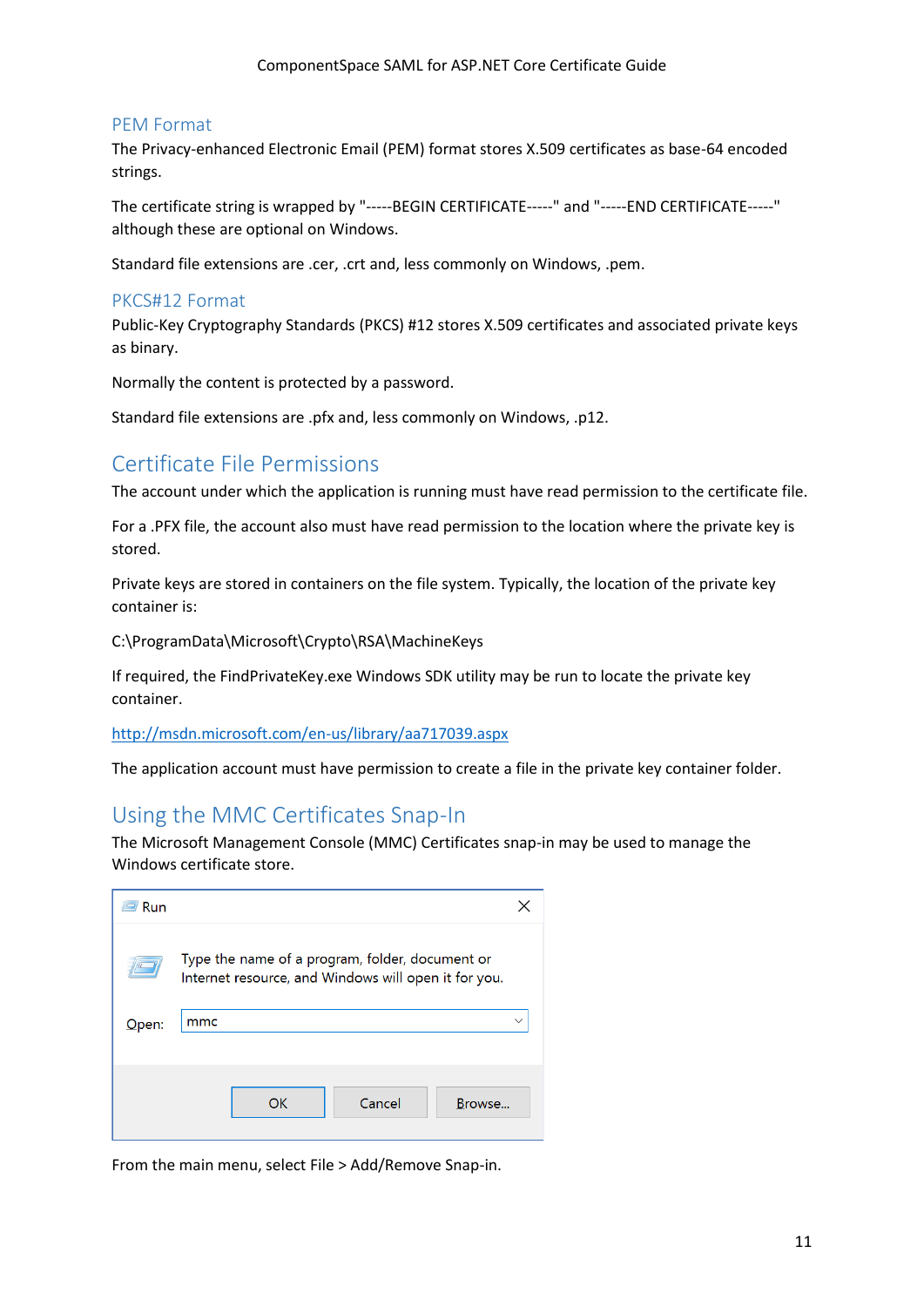Select the Certificates snap-in and click the Add button.

| Add or Remove Snap-ins                                               |               |         |                                                                                                                                | $\times$        |
|----------------------------------------------------------------------|---------------|---------|--------------------------------------------------------------------------------------------------------------------------------|-----------------|
| extensible snap-ins, you can configure which extensions are enabled. |               |         | You can select snap-ins for this console from those available on your computer and configure the selected set of snap-ins. For |                 |
| Available snap-ins:                                                  |               |         | Selected snap-ins:<br>Console Root                                                                                             |                 |
| Snap-in                                                              | Vendor        |         |                                                                                                                                | Edit Extensions |
| <b>ActiveX Control</b>                                               | Microsoft Cor |         |                                                                                                                                | Remove          |
| Authorization Manager Microsoft Cor                                  |               |         |                                                                                                                                |                 |
| 司 Certificates                                                       | Microsoft Cor |         |                                                                                                                                |                 |
| <b>Component Services</b>                                            | Microsoft Cor |         |                                                                                                                                | Move Up         |
| Computer Managem                                                     | Microsoft Cor |         |                                                                                                                                |                 |
| Device Manager                                                       | Microsoft Cor | $Add$ > |                                                                                                                                | Move Down       |
| <b>T</b> Disk Management                                             | Microsoft and |         |                                                                                                                                |                 |
| <b>I Event Viewer</b>                                                | Microsoft Cor |         |                                                                                                                                |                 |
| <b>Folder</b>                                                        | Microsoft Cor |         |                                                                                                                                |                 |
| 目<br>Group Policy Object  Microsoft Cor                              |               |         |                                                                                                                                |                 |
| Internet Informatio Microsoft Cor                                    |               |         |                                                                                                                                |                 |
| 侵 IP Security Monitor                                                | Microsoft Cor |         |                                                                                                                                |                 |
| 侧 IP Security Policy M Microsoft Cor                                 |               |         |                                                                                                                                | Advanced        |
|                                                                      |               |         |                                                                                                                                |                 |
| Description:                                                         |               |         |                                                                                                                                |                 |
|                                                                      |               |         | The Certificates snap-in allows you to browse the contents of the certificate stores for yourself, a service, or a computer.   |                 |
|                                                                      |               |         |                                                                                                                                |                 |
|                                                                      |               |         |                                                                                                                                |                 |
|                                                                      |               |         |                                                                                                                                |                 |
|                                                                      |               |         | OK                                                                                                                             | Cancel          |

Specify the computer account. This corresponds to the local machine store location.

| Certificates snap-in                                                                                            | $\times$ |
|-----------------------------------------------------------------------------------------------------------------|----------|
| This snap-in will always manage certificates for:<br>◯ My user account<br>◯ Service account<br>Computer account |          |
| Next<br>$<$ Back                                                                                                | Cancel   |

Select the local computer.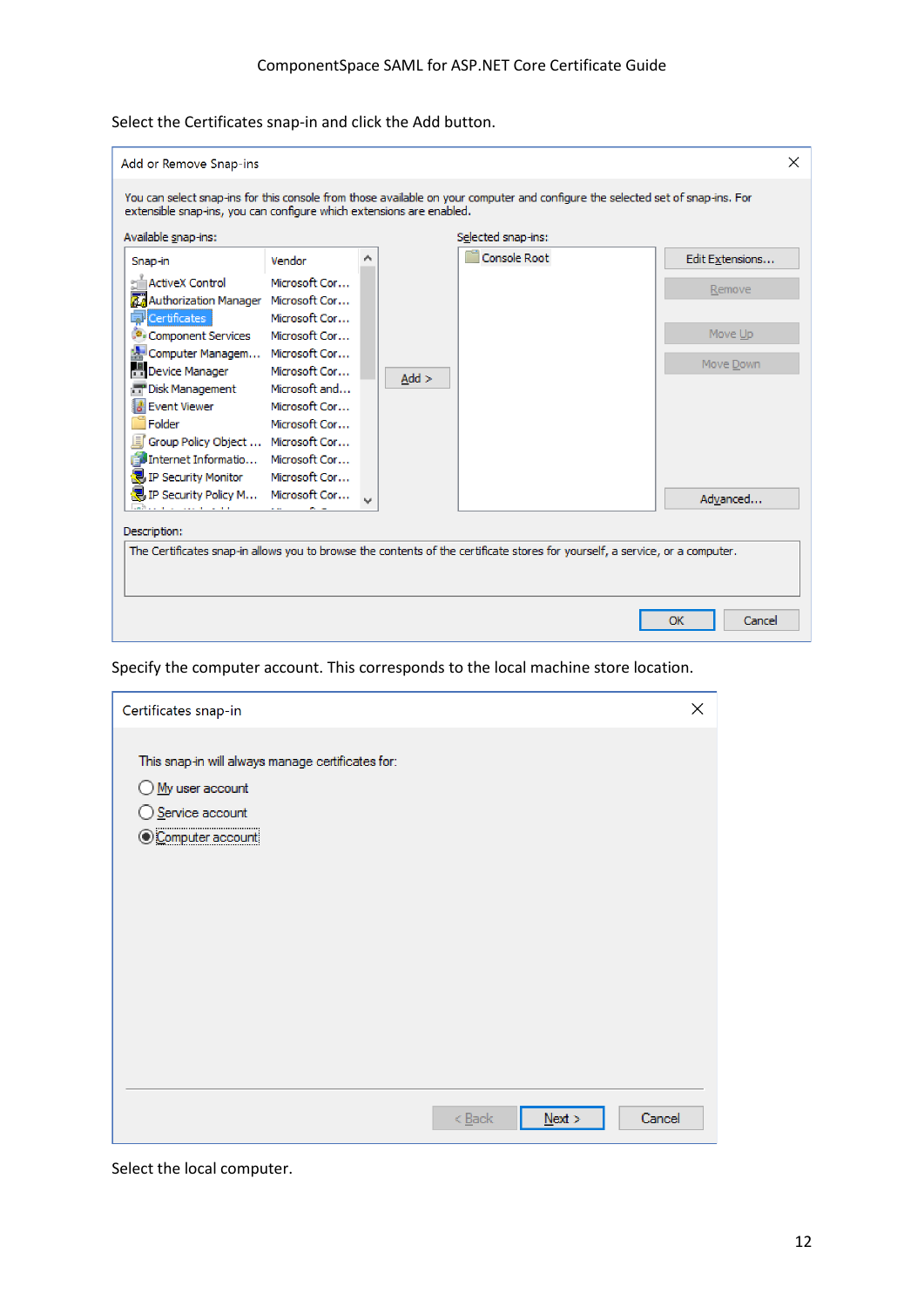#### ComponentSpace SAML for ASP.NET Core Certificate Guide

| <b>Select Computer</b>                                                                                                                                        | x |
|---------------------------------------------------------------------------------------------------------------------------------------------------------------|---|
| Select the computer you want this snap-in to manage.<br>This snap-in will always manage:<br><b>OLocal computer:</b> (the computer this console is running on) |   |
| ◯ Another computer:<br>Browse                                                                                                                                 |   |
| Allow the selected computer to be changed when launching from the command line. This<br>only applies if you save the console.                                 |   |
|                                                                                                                                                               |   |
| Finish<br>Cancel<br>< Back                                                                                                                                    |   |

Click the Finish button and then click OK to dismiss the resulting dialog.

Expand the tree view to show the personal certificates.



Double-click on a certificate to open it.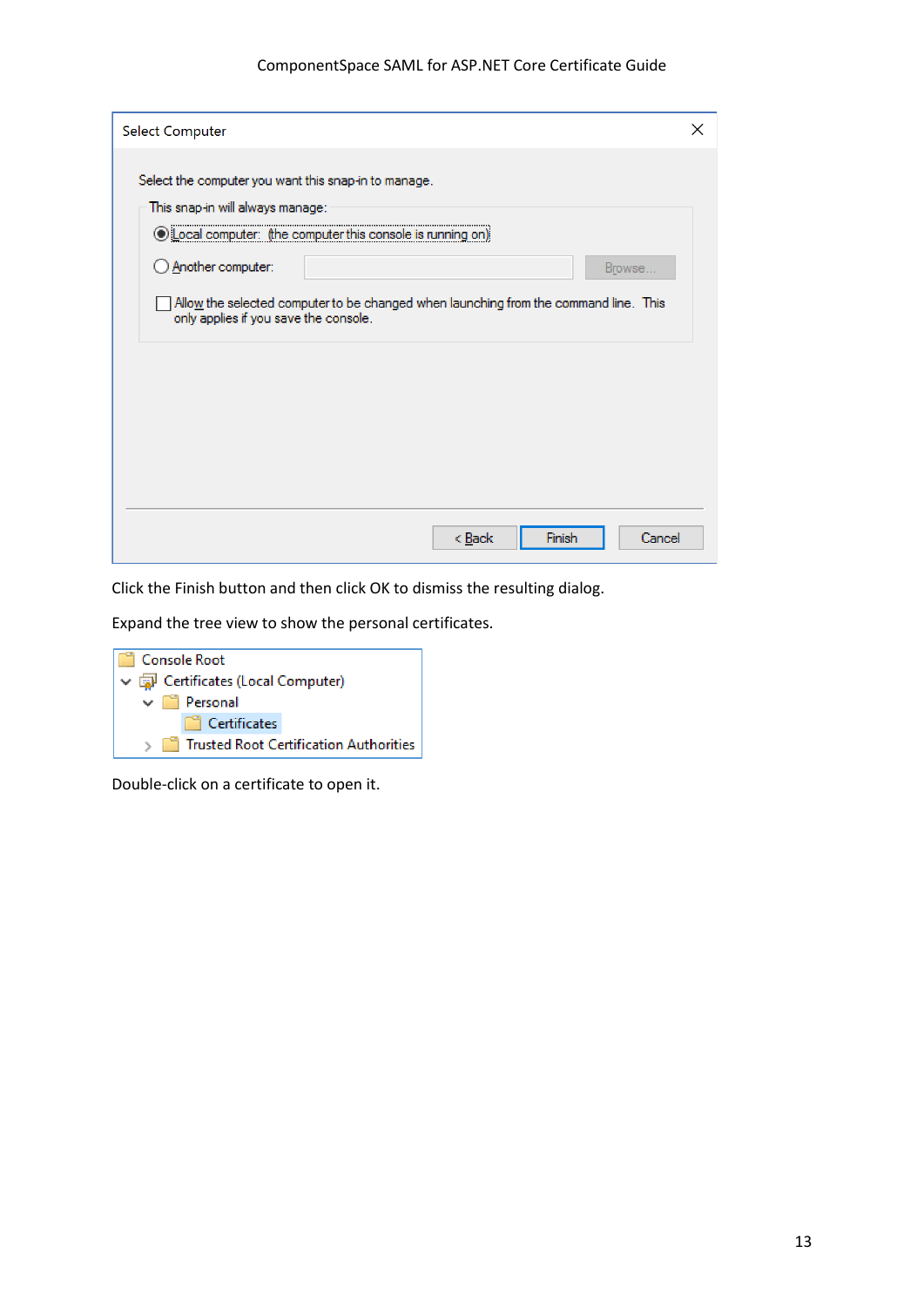| <b>an</b> Certificate                                                                                                                                | $\times$ |
|------------------------------------------------------------------------------------------------------------------------------------------------------|----------|
| General<br>Certification Path<br><b>Details</b>                                                                                                      |          |
| <b>Certificate Information</b>                                                                                                                       |          |
| This CA Root certificate is not trusted. To enable trust,<br>install this certificate in the Trusted Root Certification<br><b>Authorities store.</b> |          |
|                                                                                                                                                      |          |
| Issued to: www.idp.com                                                                                                                               |          |
| Issued by: www.idp.com                                                                                                                               |          |
| Valid from 22/11/2013 to 1/01/2050                                                                                                                   |          |
| You have a private key that corresponds to this certificate.                                                                                         |          |
| <b>Issuer Statement</b>                                                                                                                              |          |
|                                                                                                                                                      |          |

The details tab includes information such as the certificate's serial number, thumbprint, and subject name.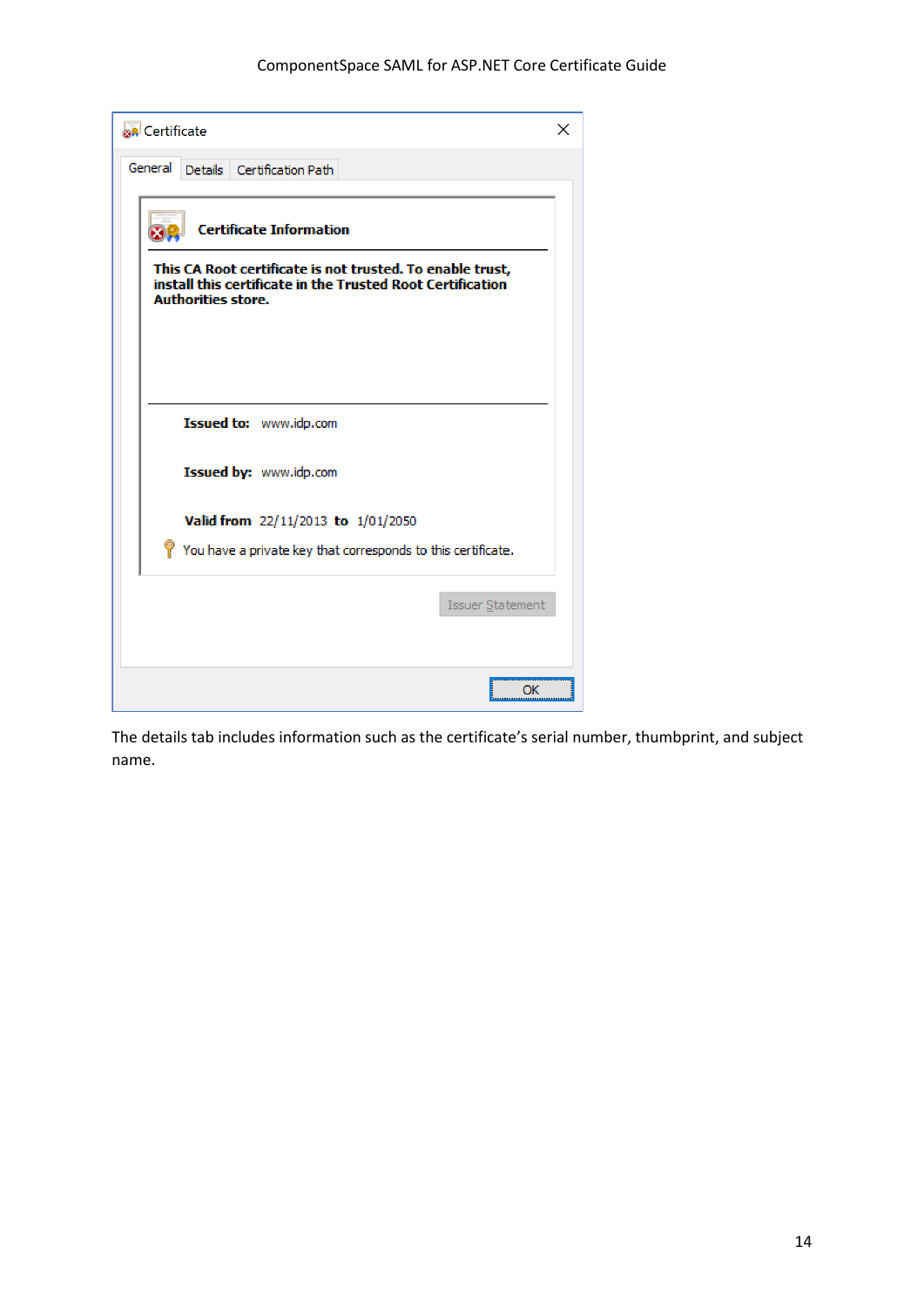| <b>an</b> Certificate                 |                                                               |                                  |                                                                                                                                                    |  |  |                    |   | x |
|---------------------------------------|---------------------------------------------------------------|----------------------------------|----------------------------------------------------------------------------------------------------------------------------------------------------|--|--|--------------------|---|---|
| General                               | Details                                                       | Certification Path.              |                                                                                                                                                    |  |  |                    |   |   |
| Show:                                 | M>                                                            |                                  |                                                                                                                                                    |  |  |                    |   |   |
| Field<br>圖 Version                    |                                                               |                                  | Value<br>V3                                                                                                                                        |  |  |                    | A |   |
| lIssuer<br>lei<br><b>li∃</b> Valid to | Serial number<br>Signature algorithm<br>Valid from<br>Subject | Signature hash algorithm         | 74 f0 eb fe 22 35 8d b8 43 31<br>sha256RSA<br>sha256<br>www.idp.com<br>Friday, 22 November 2013 6:2<br>Saturday, 1 January 2050 12:<br>www.idn.com |  |  |                    | w |   |
| 74.<br>f9                             |                                                               | f0 eb fe 22 35 8d b8 43 31 38 f9 |                                                                                                                                                    |  |  | 55 8c 9a           |   |   |
|                                       |                                                               |                                  | Edit Properties                                                                                                                                    |  |  | Copy to File<br>OК |   |   |

## <span id="page-17-0"></span>Importing Certificates

To import a .PFX or .CER file into the Windows certificate store, select the Certificates node in the tree view and, from the main menu, select Action > All Tasks > Import.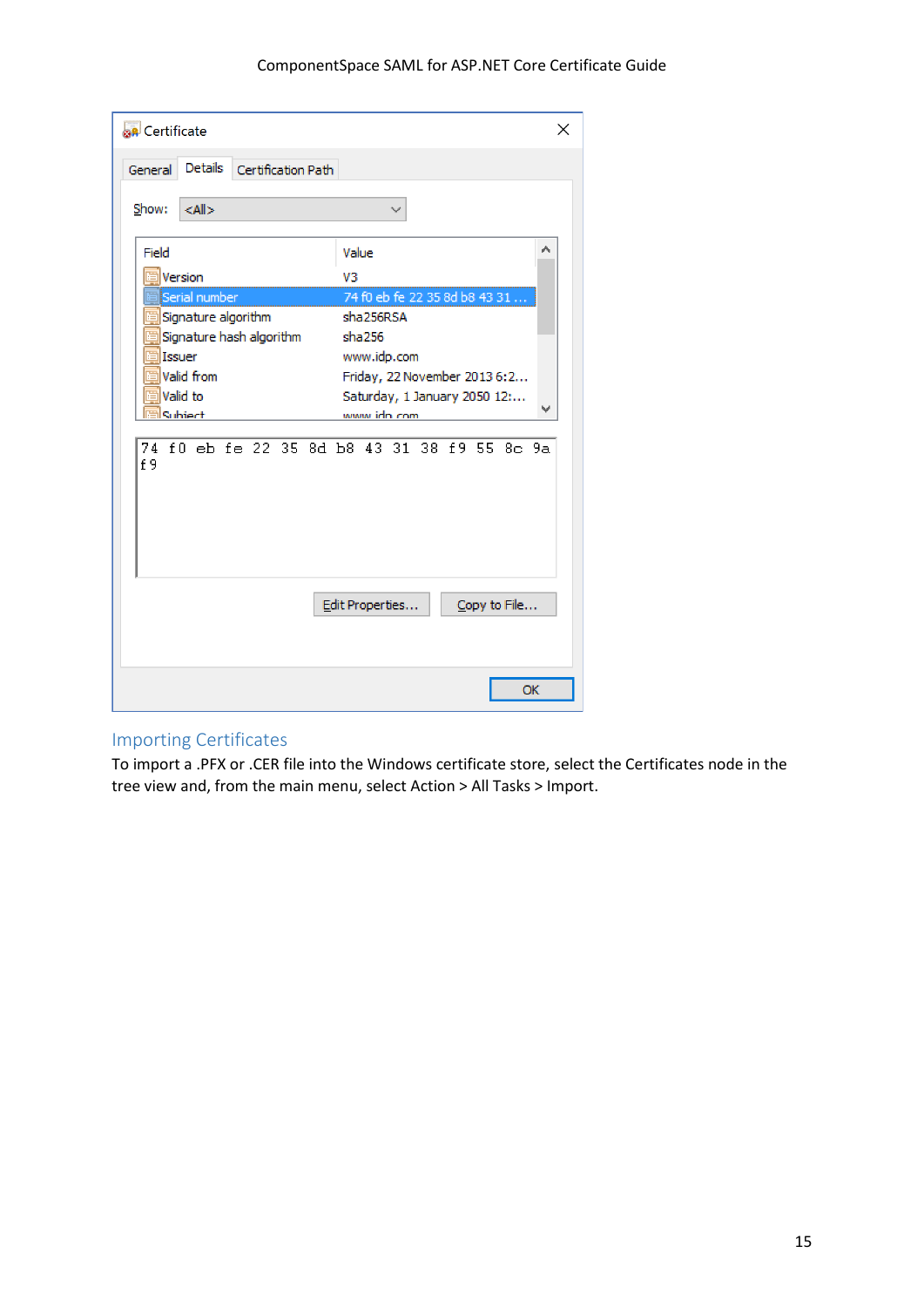| Certificate Import Wizard                                                                                                                                                                                                                                           | $\times$ |
|---------------------------------------------------------------------------------------------------------------------------------------------------------------------------------------------------------------------------------------------------------------------|----------|
| Welcome to the Certificate Import Wizard                                                                                                                                                                                                                            |          |
| This wizard helps you copy certificates, certificate trust lists, and certificate revocation<br>lists from your disk to a certificate store.                                                                                                                        |          |
| A certificate, which is issued by a certification authority, is a confirmation of your identity<br>and contains information used to protect data or to establish secure network<br>connections. A certificate store is the system area where certificates are kept. |          |
| <b>Store Location</b>                                                                                                                                                                                                                                               |          |
| ◯ Current User                                                                                                                                                                                                                                                      |          |
| <b><i>O</i></b> Local Machine                                                                                                                                                                                                                                       |          |
| To continue, click Next.                                                                                                                                                                                                                                            |          |
| Cancel<br>Next                                                                                                                                                                                                                                                      |          |

Select the file to import. Either a .CER or .PFX file may be imported.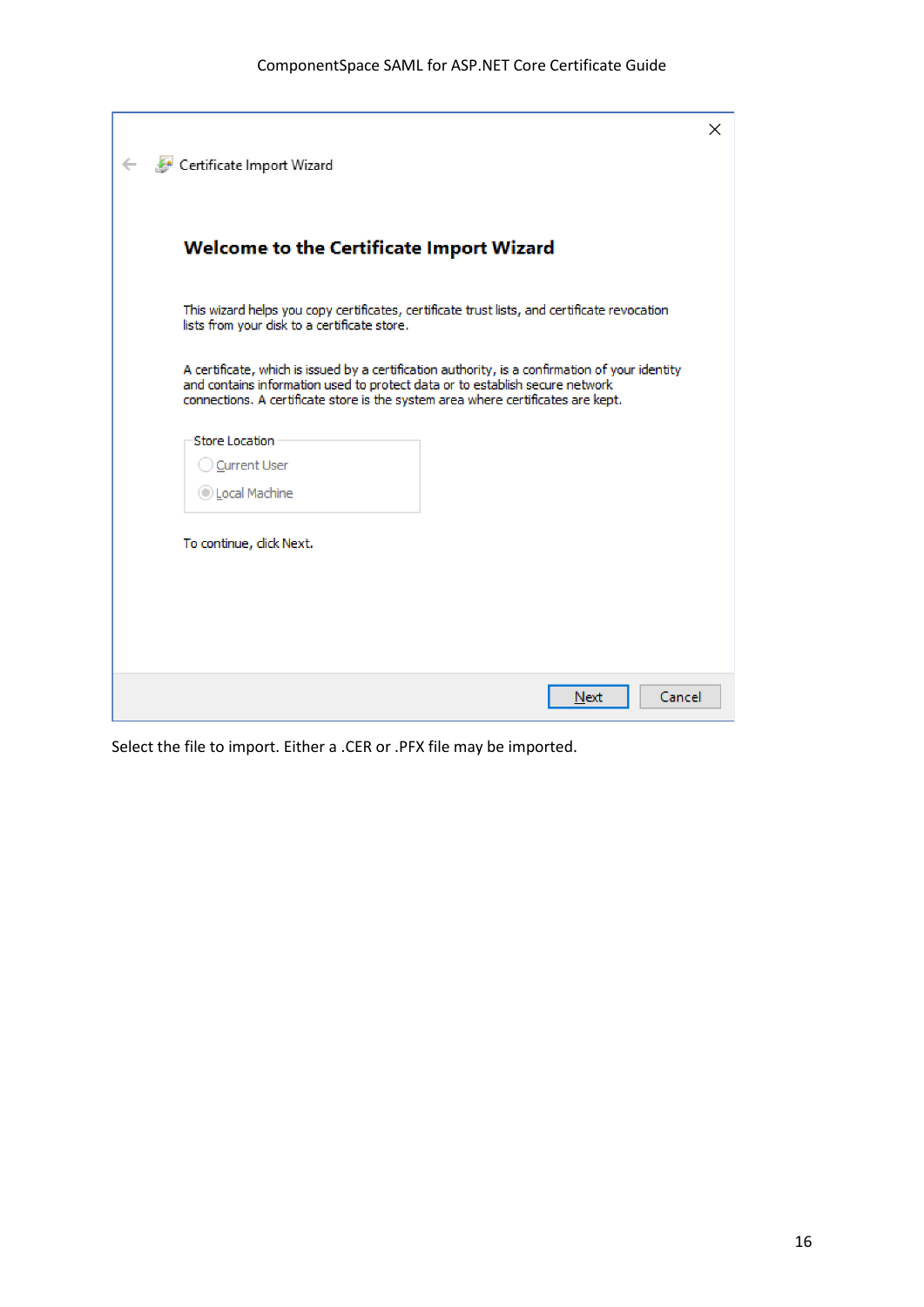|                                                                                          | $\times$ |
|------------------------------------------------------------------------------------------|----------|
| Certificate Import Wizard                                                                |          |
| <b>File to Import</b>                                                                    |          |
| Specify the file you want to import.                                                     |          |
|                                                                                          |          |
| File name:                                                                               |          |
| c:\certificates\sp.cer<br>Browse                                                         |          |
| Note: More than one certificate can be stored in a single file in the following formats: |          |
| Personal Information Exchange-PKCS #12 (.PFX,.P12)                                       |          |
| Cryptographic Message Syntax Standard-PKCS #7 Certificates (.P7B)                        |          |
| Microsoft Serialised Certificate Store (.SST)                                            |          |
|                                                                                          |          |
|                                                                                          |          |
|                                                                                          |          |
|                                                                                          |          |
|                                                                                          |          |
|                                                                                          |          |
| Cancel<br>Next                                                                           |          |

Choose the personal store location.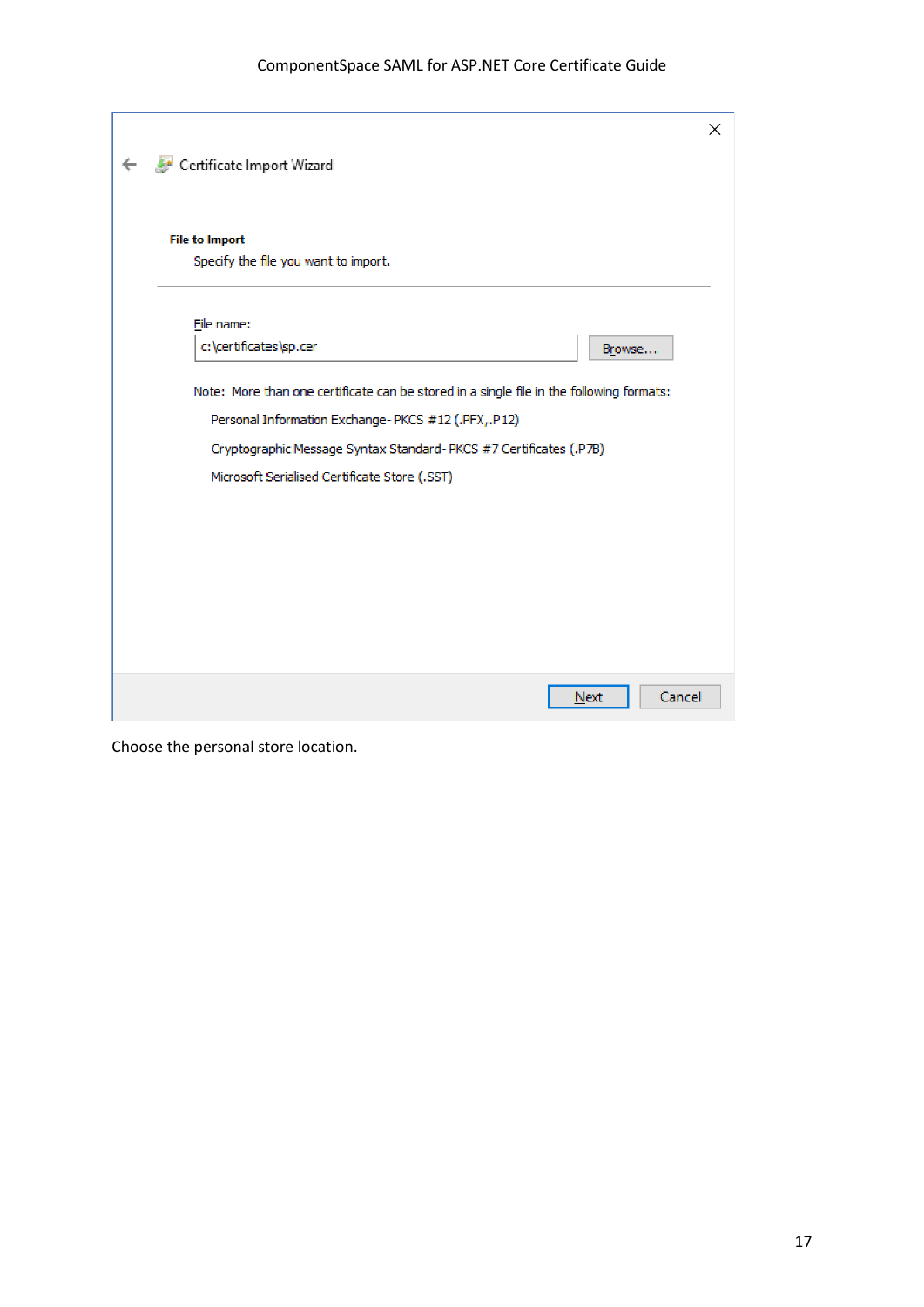|              |                                                                                                             | $\times$ |
|--------------|-------------------------------------------------------------------------------------------------------------|----------|
| $\leftarrow$ | Certificate Import Wizard                                                                                   |          |
|              |                                                                                                             |          |
|              | <b>Certificate Store</b>                                                                                    |          |
|              | Certificate stores are system areas where certificates are kept.                                            |          |
|              | Windows can automatically select a certificate store, or you can specify a location for<br>the certificate. |          |
|              | $\bigcirc$ Automatically select the certificate store based on the type of certificate                      |          |
|              | <sup>O</sup> Place all certificates in the following store                                                  |          |
|              | Certificate store:                                                                                          |          |
|              | Personal<br>Browse                                                                                          |          |
|              |                                                                                                             |          |
|              |                                                                                                             |          |
|              |                                                                                                             |          |
|              |                                                                                                             |          |
|              |                                                                                                             |          |
|              |                                                                                                             |          |
|              |                                                                                                             |          |
|              |                                                                                                             |          |
|              | Cancel<br>Next                                                                                              |          |

Click the Next and Finish buttons to complete the import.

Note that for a .PFX file, the import wizard will prompt for its password.

## <span id="page-20-0"></span>Exporting Certificates

To export a certificate from the Windows certificate store to a .PFX or .CER file, select the certificate and, from the main menu, select Action > All Tasks > Export.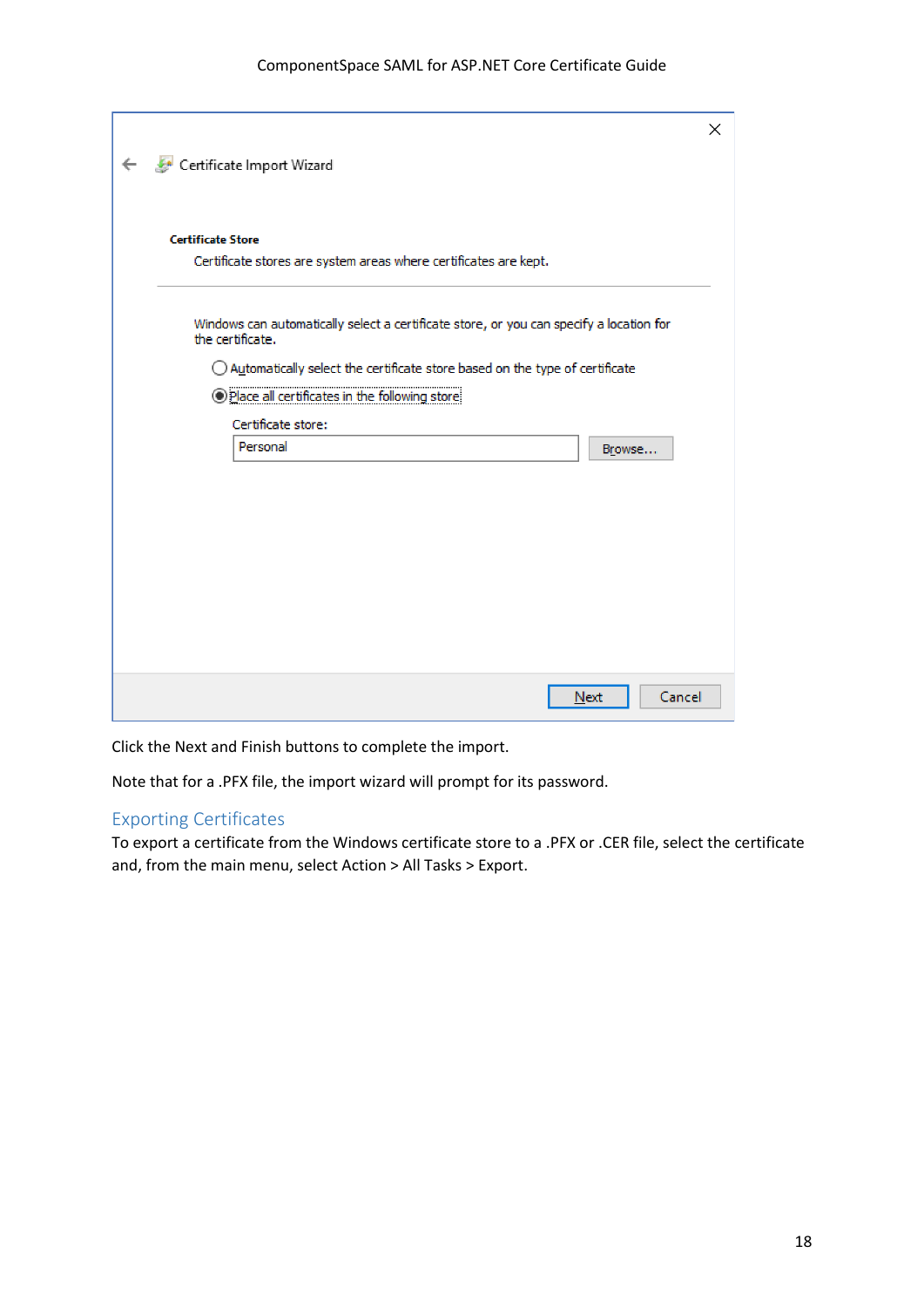| Certificate Export Wizard                                                                                                                                                                                                                                           | X |
|---------------------------------------------------------------------------------------------------------------------------------------------------------------------------------------------------------------------------------------------------------------------|---|
| <b>Welcome to the Certificate Export Wizard</b>                                                                                                                                                                                                                     |   |
| This wizard helps you copy certificates, certificate trust lists and certificate revocation<br>lists from a certificate store to your disk.                                                                                                                         |   |
| A certificate, which is issued by a certification authority, is a confirmation of your identity<br>and contains information used to protect data or to establish secure network<br>connections. A certificate store is the system area where certificates are kept. |   |
| To continue, click Next.                                                                                                                                                                                                                                            |   |
|                                                                                                                                                                                                                                                                     |   |
|                                                                                                                                                                                                                                                                     |   |
| Cancel<br>Next                                                                                                                                                                                                                                                      |   |

For a certificate with an associated private key, there's the option to export the private key as well.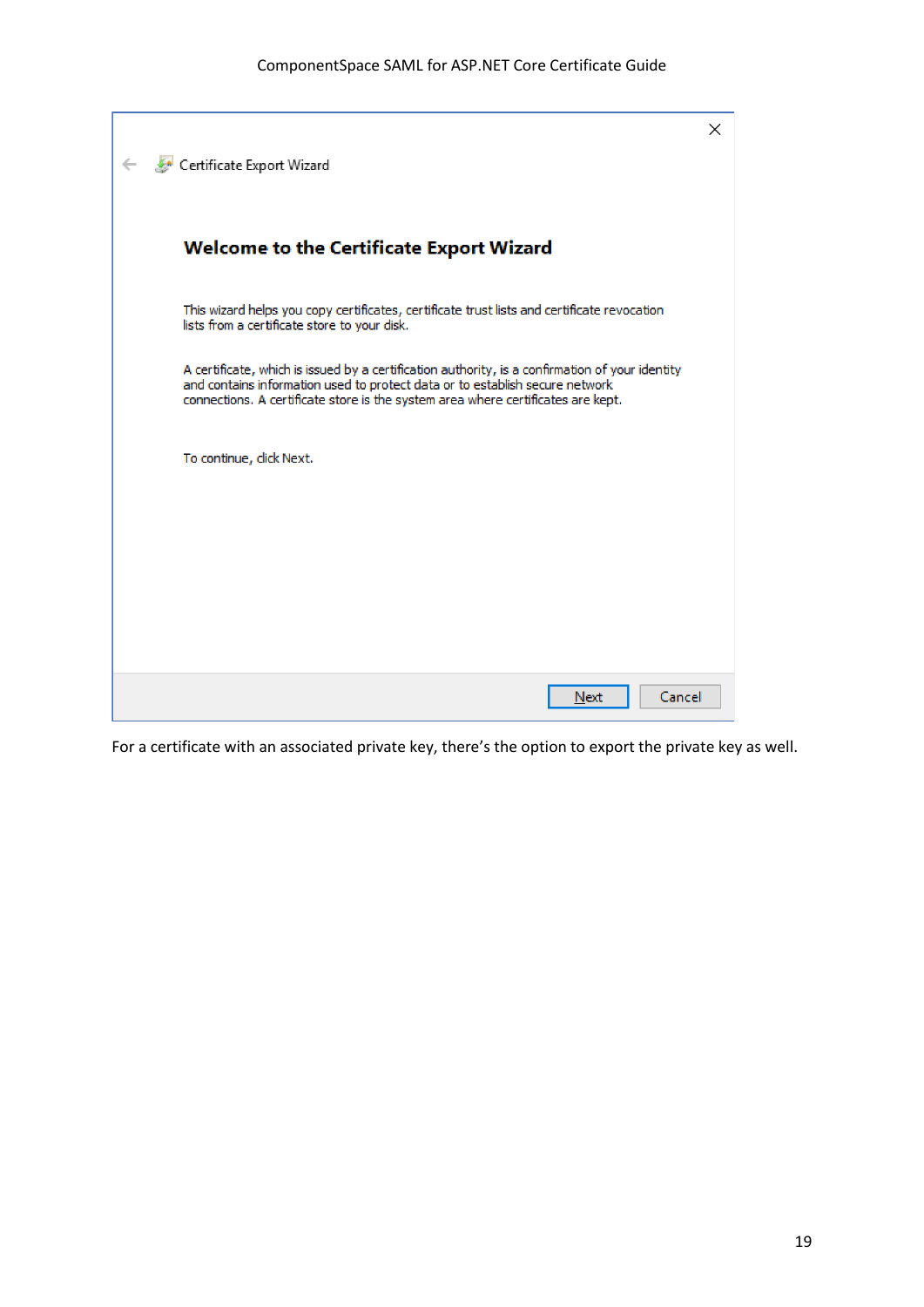|                                                                                                                                               | $\times$ |
|-----------------------------------------------------------------------------------------------------------------------------------------------|----------|
| Certificate Export Wizard                                                                                                                     |          |
|                                                                                                                                               |          |
| <b>Export Private Key</b>                                                                                                                     |          |
| You can choose to export the private key with the certificate.                                                                                |          |
| Private keys are password protected. If you want to export the private key with the<br>certificate, you must type a password on a later page. |          |
| Do you want to export the private key with the certificate?                                                                                   |          |
| ◯ Yes, export the private key                                                                                                                 |          |
| No, do not export the private key!                                                                                                            |          |
|                                                                                                                                               |          |
|                                                                                                                                               |          |
|                                                                                                                                               |          |
|                                                                                                                                               |          |
|                                                                                                                                               |          |
|                                                                                                                                               |          |
|                                                                                                                                               |          |
|                                                                                                                                               |          |
| Cancel<br><b>Next</b>                                                                                                                         |          |

To export a .PFX file, select the option to export the private key. To export a .CER file, select the option to not export the private key.

If the private key is not exported, the recommended format is base-64 encoded.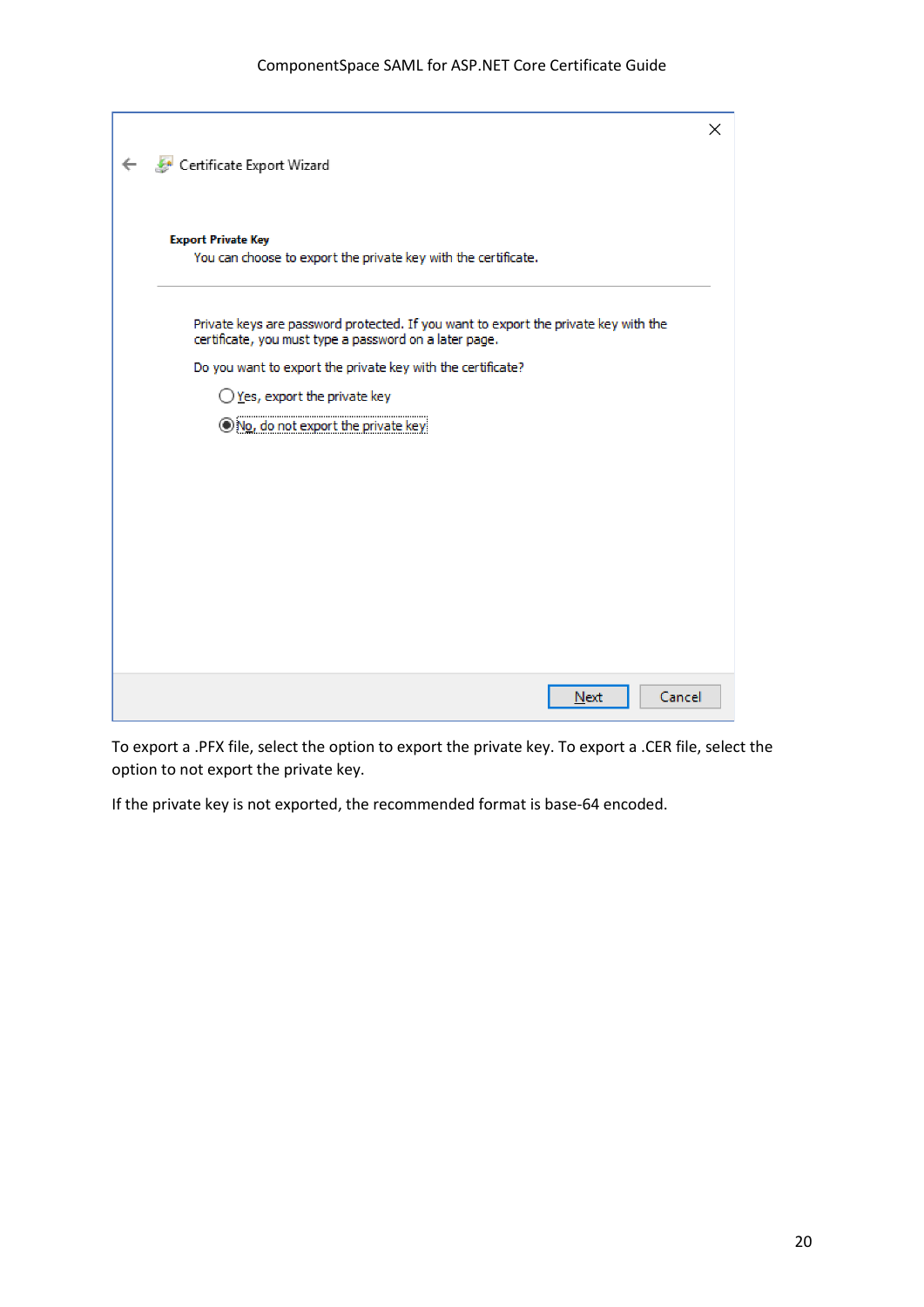|                                                                       | X |
|-----------------------------------------------------------------------|---|
| Certificate Export Wizard                                             |   |
|                                                                       |   |
| <b>Export File Format</b>                                             |   |
| Certificates can be exported in a variety of file formats.            |   |
| Select the format you want to use:                                    |   |
| ◯ DER encoded binary X.509 (.CER)                                     |   |
| <b>6 Base-64 encoded X.509 (.CER)</b>                                 |   |
| O Cryptographic Message Syntax Standard - PKCS #7 Certificates (.P7B) |   |
| Include all certificates in the certification path if possible        |   |
| Personal Information Exchange - PKCS #12 (.PFX)                       |   |
| $\vee$ Indude all certificates in the certification path if possible  |   |
| Delete the private key if the export is successful                    |   |
| Export all extended properties                                        |   |
| Enable certificate privacy                                            |   |
| Microsoft Serialised Certificate Store (.SST)                         |   |
|                                                                       |   |
|                                                                       |   |
| Cancel<br>Next                                                        |   |

Click the Next button, specify the file location and click Finish to complete the export.

Note that for a .PFX file, the export wizard will prompt for a password.

## <span id="page-23-0"></span>Private Key Permissions

Private keys are protected by permissions. To use the private key, a process must have read permission.

To set permissions, select the certificate and, from the main menu, select Action > All Tasks > Manage Private Keys.

A dialog showing the current permissions is displayed.

For applications hosted in IIS, it's recommended that the IIS IUSRS group be given read permission. If the application is running under an application pool whose account is not in this group, the permissions will have to be set explicitly for this account. The user or group to permit is dependent on the version of IIS and its configuration.

## <span id="page-23-1"></span>Generating Self-Signed Certificates

## <span id="page-23-2"></span>CreateSelfSignedCert

The CreateSelfSignedCert console application project may be used to create a self-signed certificate.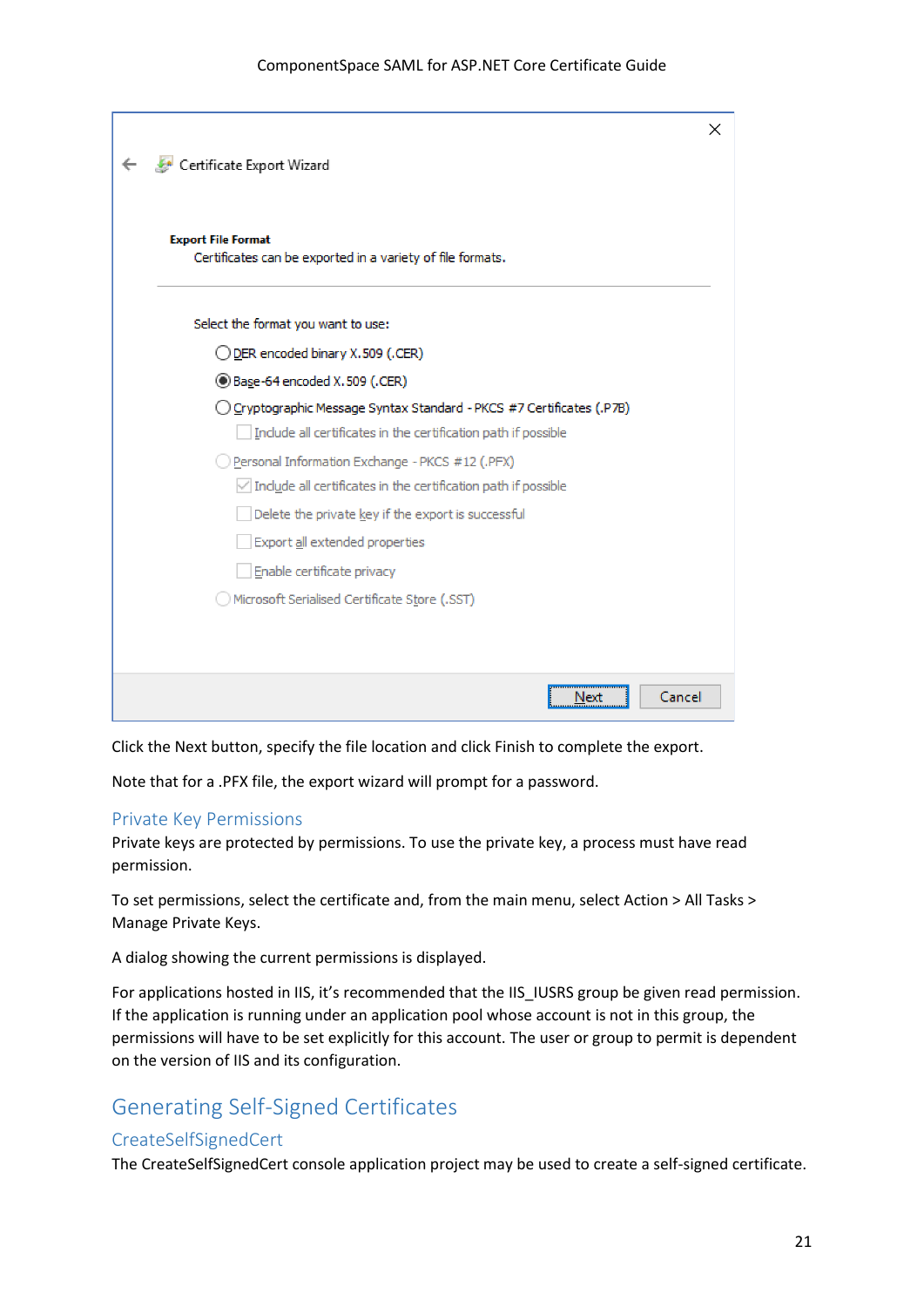CreateSelfSignedCert may be run as follows.

#### dotnet CreateSelfSignedCert.dll

It will prompt for various input required to create the certificate.

#### **Subject distinguished name (eg CN=test):**

The subject distinguished name (DN) is identifying information embedded in the certificate. The simplest DN is a common name (CN) whose format is "CN=<value>".

A CN identifying your organization or application is recommended.

#### **Key Size in bits [2048]:**

Specify the key size.

#### **Number of years before expiring [5]:**

Specify the numbers of years before the certificate expires.

#### **Certificate file name (eg test.cer):**

Specify the certificate file name.

#### **Private key file name (eg test.pfx):**

Specify the private key file name.

#### **Private key password:**

Specify a password to protect the private key.

## <span id="page-24-0"></span>New-SelfSignedCertificate

Another option for generating self-signed certificates is to use PowerShell's New-SelfSignedCertificate cmdlet.

<https://technet.microsoft.com/en-us/itpro/powershell/windows/pkiclient/new-selfsignedcertificate>

This must be run as an administrator to have permission to save certificates to the certificate store.

The subject name should reflect the name of your organization.

The expiry date may be set as required.

Note that to generate SHA-256, SHA-384 and SHA-512 XML signatures, the Microsoft Enhanced RSA and AES Cryptographic Provider must be specified.

For example:

| New-SelfSignedCertificate                                         |
|-------------------------------------------------------------------|
| -Subject "www.idp.com"                                            |
| -CertStoreLocation cert:\LocalMachine\My                          |
| -Provider "Microsoft Enhanced RSA and AES Cryptographic Provider" |
| -HashAlgorithm SHA256                                             |
| -KeyLength 2048                                                   |
|                                                                   |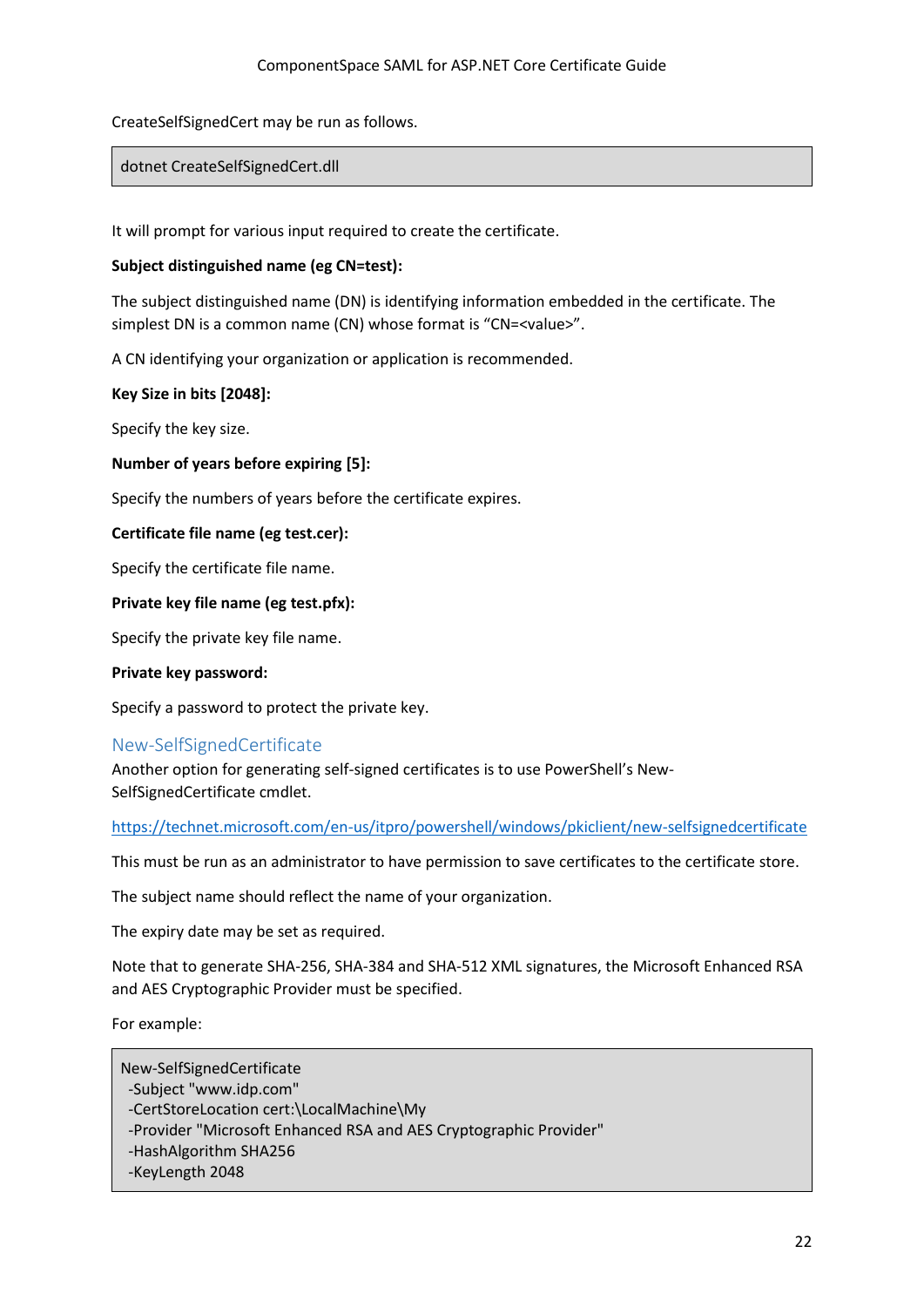-NotAfter 1/1/2050

Some or all certificate details may be retrieved using the Get-ChildItem cmdlet or equivalent synonym.

For example:

set-location Cert:\LocalMachine\My get-childItem | select Subject,SerialNumber,Thumbprint

For example:

set-location Cert:\LocalMachine\My get-childItem | select \*

## <span id="page-25-0"></span>Export-Certificate

The Export-Certificate cmdlet may be used to export the certificate to a DER-encoded certificate file.

<https://technet.microsoft.com/en-us/itpro/powershell/windows/pkiclient/export-certificate>

For example:

Export-Certificate -Cert cert:\LocalMachine\My\295CB3430153889D6523554A002134425167F16E -FilePath c:\certs\idp.der

## <span id="page-25-1"></span>CertUtil

The exported certificate file is DER-encoded. The Microsoft utility, CertUtil, may be used to convert this to a base-64 encoded certificate file.

For example:

```
Certutil.exe -encode c:\certs\idp.der c:\certs\idp.cer
```
## <span id="page-25-2"></span>Export-PfxCertificate

The Export-PfxCertificate cmdlet may be used to export the certificate and private key to a PFX file.

<https://technet.microsoft.com/en-us/itpro/powershell/windows/pkiclient/export-pfxcertificate>

For example:

\$password = ConvertTo-SecureString -String "password" -Force -AsPlainText

Export-PfxCertificate

-Cert cert:\LocalMachine\My\295CB3430153889D6523554A002134425167F16E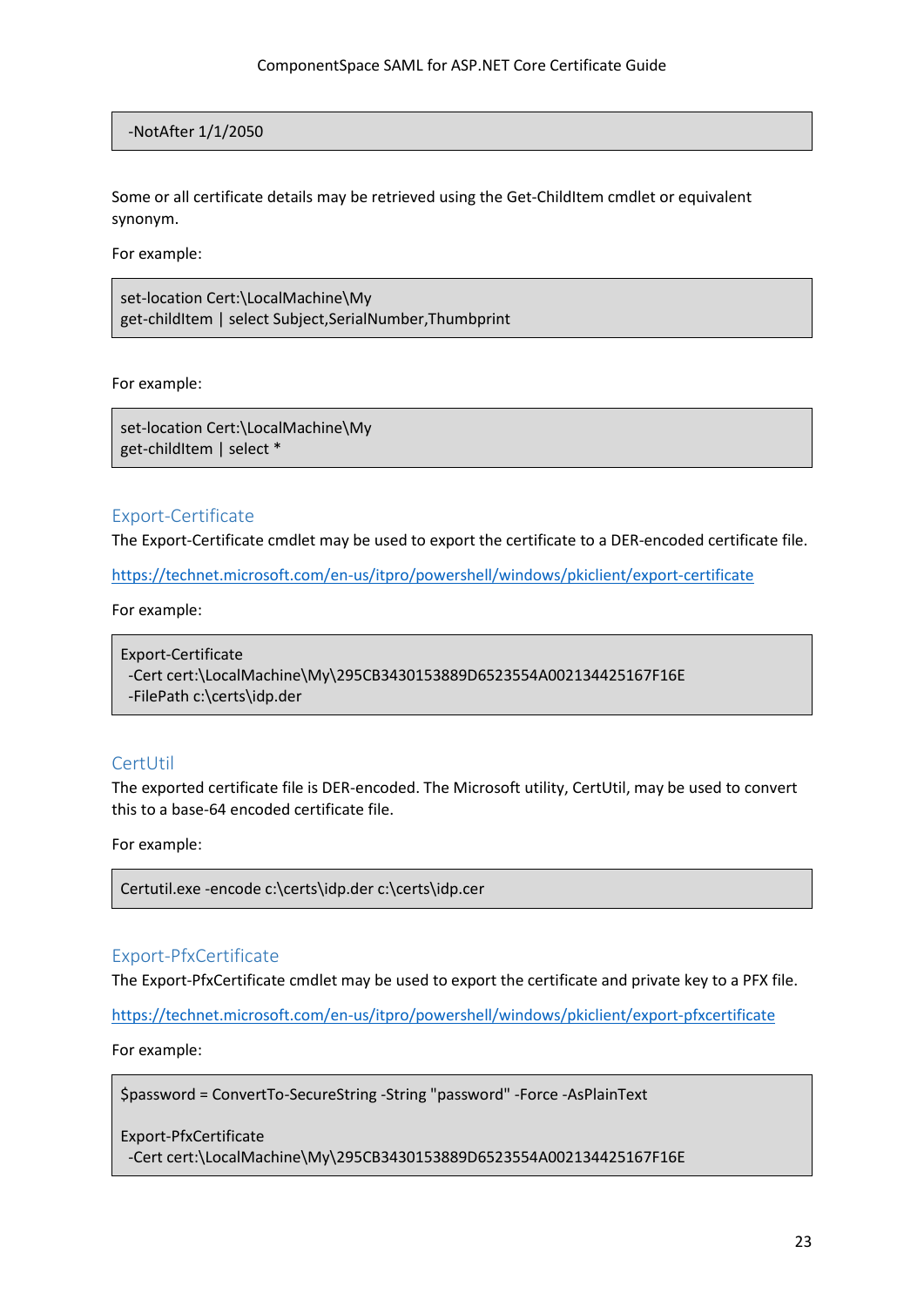-FilePath c:\certs\idp.pfx -ChainOption EndEntityCertOnly -Password \$password

# <span id="page-26-0"></span>Useful PowerShell Commands

<span id="page-26-1"></span>Creating CER from PFX

For example:

Get-PfxCertificate -FilePath idp.pfx | Export-Certificate -FilePath idp.der

The exported certificate file is DER-encoded. The Microsoft utility, CertUtil, may be used to convert this to a base-64 encoded certificate file.

For example:

Certutil.exe -encode c:\certs\idp.der c:\certs\idp.cer

## <span id="page-26-2"></span>Useful OpenSSL Commands

The OpenSSL console application may be used to perform various certificate file commands.

<https://www.openssl.org/>

Windows binaries are available for download. Refer to the OpenSSL Wiki.

<https://wiki.openssl.org/index.php/Binaries>

The latest 64-bit Windows non-light installer at Shining Light Productions OpenSSL Installers is recommended.

<https://slproweb.com/products/Win32OpenSSL.html>

## <span id="page-26-3"></span>Creating Self-Signed PFX

For example:

openssl req -x509 -newkey rsa:4096 -days 730 -sha256 -subj "/CN=www.idp.com" -keyout key.pem -out cert.pem

openssl pkcs12 -inkey key.pem -in cert.pem -export -out idp.pfx -CSP "Microsoft Enhanced RSA and AES Cryptographic Provider"

The days option specifies how long the certificate is valid.

If the subj[ect] option is omitted you are prompted for these details.

The Microsoft Enhanced RSA and AES Cryptographic Provider is required for SHA-2 support.

<span id="page-26-4"></span>Creating CER from PFX

For example: